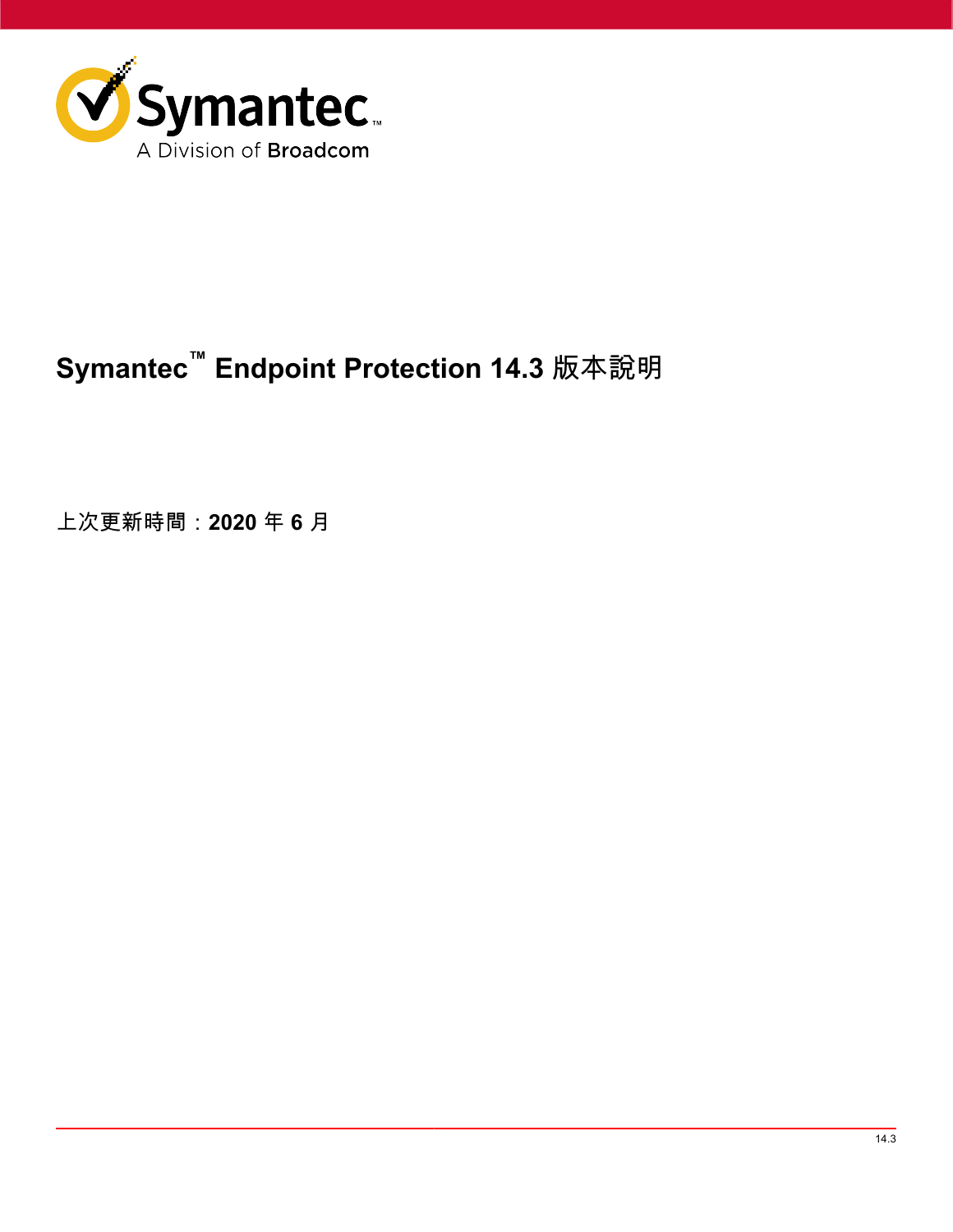## **Table of Contents**

| 支援升級到最新版本的 Symantec Endpoint Protection 14.x 的路徑…………………………………………16 |  |
|--------------------------------------------------------------------|--|
|                                                                    |  |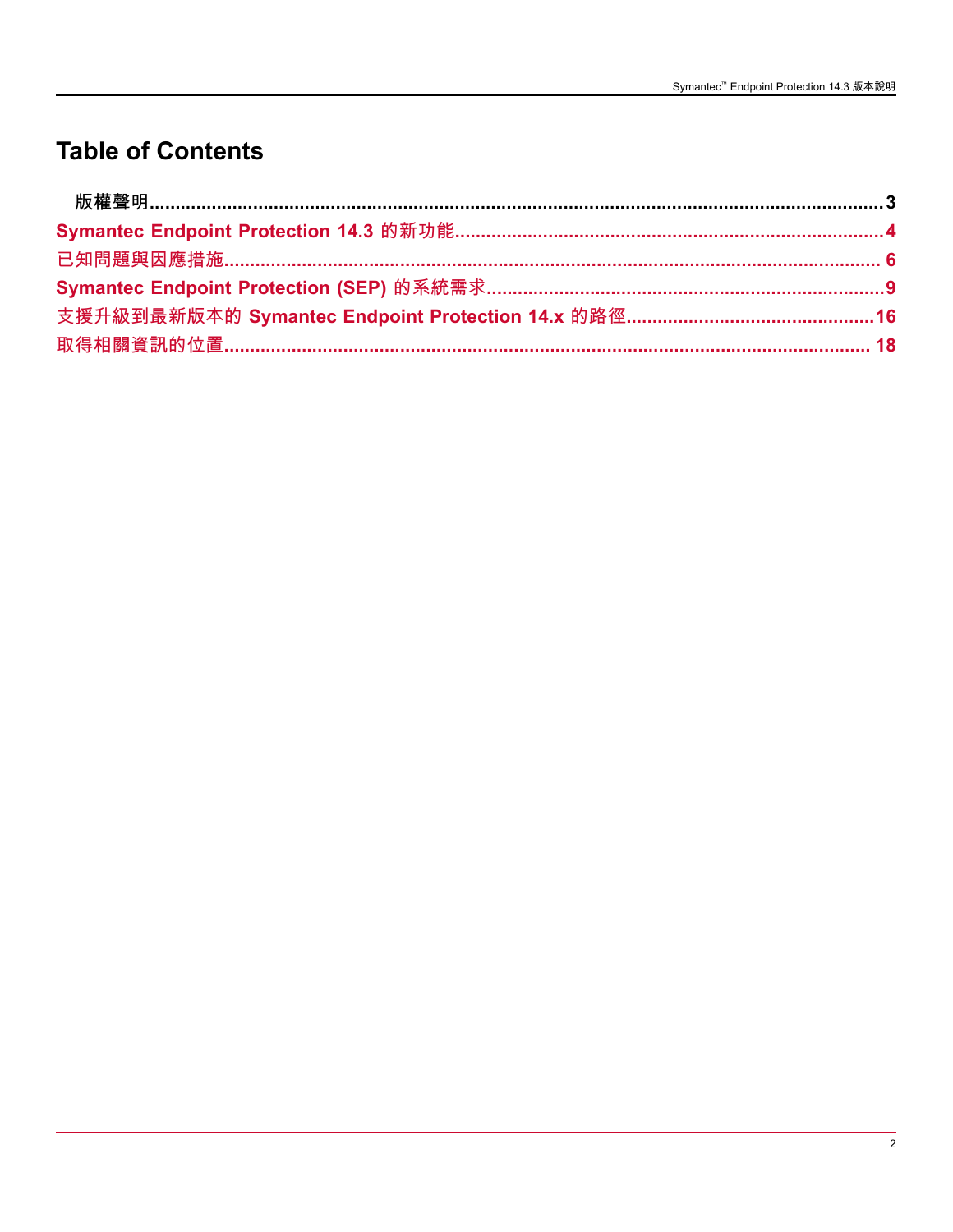## <span id="page-2-0"></span>版權聲明

Broadcom、Pulse 標誌、Connecting Everything 和 Symantec 均為 Broadcom 的商標。

「Broadcom」一詞指的是 Broadcom Inc. 和/或其子公司。如需詳細資訊,請造訪 [www.broadcom.com。](http://www.broadcom.com)

Broadcom 保留對本文中任何產品或資料進行變更以改進可靠性、功能或設計的權利,恕不另行通知。 Broadcom 提供的資 訊被認為是準確且可靠的。 不過,Broadcom 不會承擔因套用或使用此資訊而產生的任何責任,也不對套用或使用本文中 所述的任何產品或電路承擔任何責任,同時不會根據其專利權或他人的權利轉讓任何授權。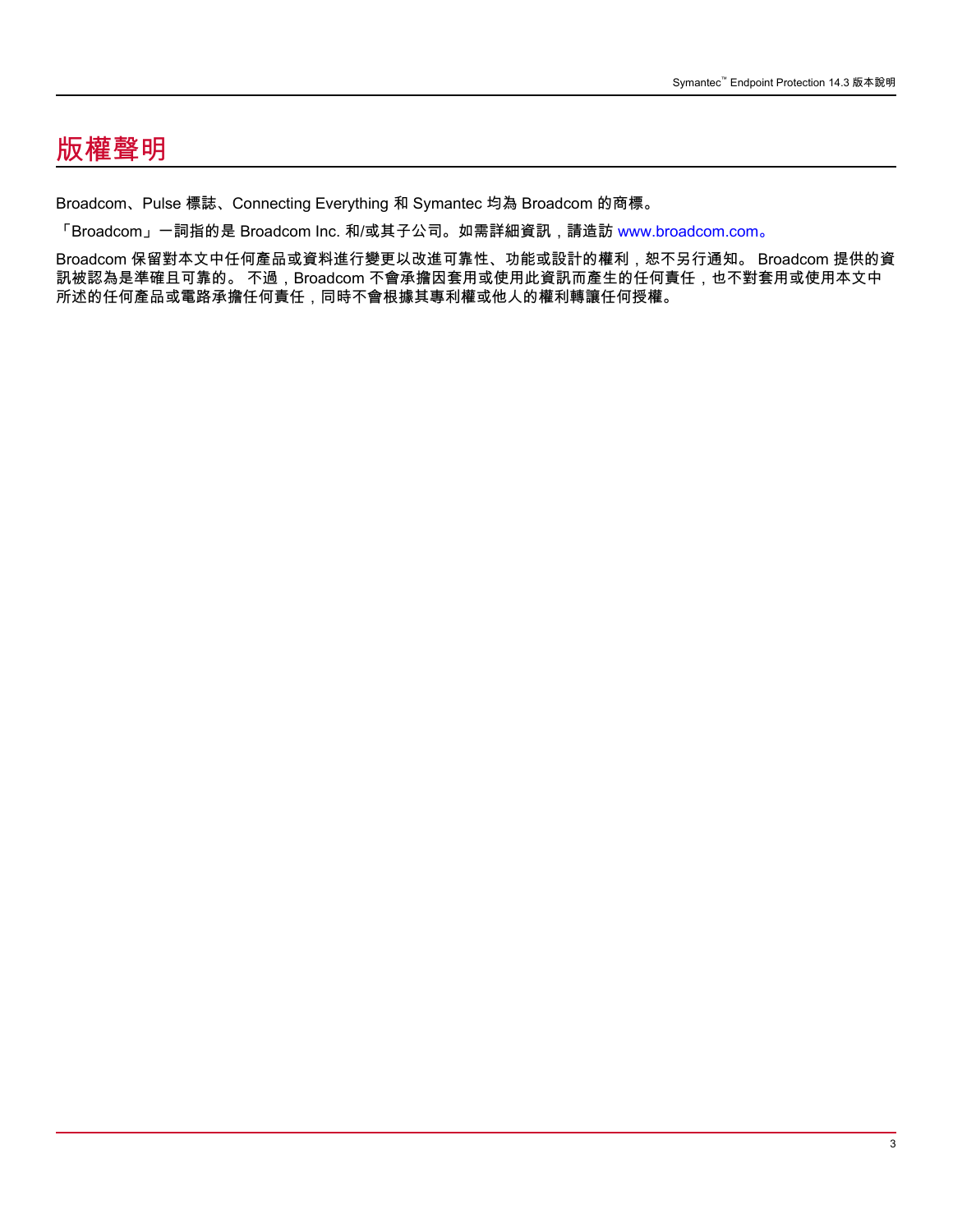## <span id="page-3-0"></span>**Symantec Endpoint Protection 14.3** 的新功能

#### 本節描述 14.3 版本中的新功能。

防護功能

• 第三方應用程式開發人員可以保護其客戶免受動態程序檔式的惡意軟體和非傳統網路攻擊途徑的影響。第三方應用程式 呼叫 Windows AMSI 介面請求掃描使用者提供的程序檔,該程序檔路由到 Symantec Endpoint Protection 用戶端。 用 戶端以一個判斷來回應,以指示程序檔行為是否為惡意。 如果行為不是惡意的,則程序檔執行將繼續。 如果程序檔的行 為是惡意的,則應用程式不會運行它。在用戶端上,「偵測結果」對話方塊顯示狀態為「拒絕存取」。第三方程序檔的 範例包括 Windows PowerShell、JavaScript 和 VBScript。 必須啟用「自動防護」。 此功能適用于 Windows 10 和更新 版本的電腦。

反惡意軟體掃描介面 (AMSI) [如何幫助您抵禦惡意軟體](https://docs.microsoft.com/en-us/windows/win32/amsi/how-amsi-helps) [防惡意軟體掃描介面](https://docs.microsoft.com/en-us/windows/win32/amsi/antimalware-scan-interface-portal) (AMSI)

#### **Symantec Endpoint Protection Manager**

- Symantec Endpoint Protection 遠端主控台現在支援 JAVA 11 而非 JAVA 8。若要存取遠端主控台,請開啟受支援的網頁 瀏覽器,然後在位址方塊中輸入下列位址:#HTTP://SEPMServer:9090/symantec.html,並下載新的遠端主控台 套件。 遵照提及的指示進行。 不再支援 Symantec Endpoint Protection Manager 遠端主控台的早期版本。 登入 Symantec Endpoint Protection
- 您可以將網站上的 Symantec Endpoint Protection Manager 之一配置為主要日誌伺服器,以將日誌轉送到系統日誌伺服 器。 如果主要日誌伺服器離線,則第二個管理伺服器將接管日誌並轉送到系統日誌伺服器。 當主要日誌伺服器重新連線 時,將恢復轉送日誌。 [為外部日誌記錄配置容錯移轉伺服器](Configuring-a-failover-server-for-an-external-logging-server.dita)
- 集成政策有一個 WSS 流量重新導向的新選項,啟用**LPS**自訂**PAC**檔。此選項允許您將用戶端上的 LPS 伺服器託管的預 設 PAC 檔替換為自訂 PAC 檔。 自訂 PAC 檔解決了與第三方應用程式的相容性問題,這些應用程式不能用於在回送配 接卡上接聽的本地代理伺服器。

架構 WSS 流量重新導向

- 支援 Microsoft SQL Server 2019 資料庫。
- 防病毒掃描程序現在使用獨立于主要非安全性服務的服務。 這種新的掃描過程帶來了更高效的記憶體使用、持續防護, 並減少對主要服務問題的依賴性。
- 資料庫架構包括新欄,作為未來版本功能的一部分。 (AGENT\_SECURITY\_LOG\_1、AGENT\_SECURITY\_LOG\_2、SEM\_AGENT 表)
- 其餘 API 在 /sepm/api/v1/電腦 API 回應 JSON 中具有以下欄位,用於呼叫和下載電腦狀態報告:
- quarantineStatus、quarantineCode、wsStatus、pskVersion。
- 將以下元件升級到較新版本:Apache Tomcat、Boost C++ Libraries、CURL、Jackson-core、Jacksondatabind、Jakarta Activation、Java、logback、用於 SQL Server 的 Microsoft JDBC 驅動程 式、OpenSC、OpenSSL、Spring Security、Spring-framework、sqlite。
- 若要在雲端主控台中註冊 Symantec Endpoint Protection Manager 網域,必須首先通過 Symantec Endpoint Security 主 控台獲取註冊 Token。 在這之前,按一下「雲端」頁面上的「開始使用」取得註冊Token。

#### 用戶端和平臺更新

- Windows 用戶端支援 Windows 10 20H1 (Windows 10 版本 2004)
- Linux 用戶端現在支援 Ubuntu 18.04、RHEL 8 和 CentOS 8。
- AppRemover 工具已更新為較新版本。在安裝 Windows 用戶端之前,AppRemover 工具將移除第三方應用程式。有關 移除哪些應用程式的資訊,請參閱:[Endpoint Protection 14.3](https://knowledge.broadcom.com/external/article/188040/) 中的第三方安全軟體移除

#### 已移除的功能

• 以下通知不再顯示風險嚴重性和風險類型欄位:風險爆發、單一風險事件、檢測到的新風險。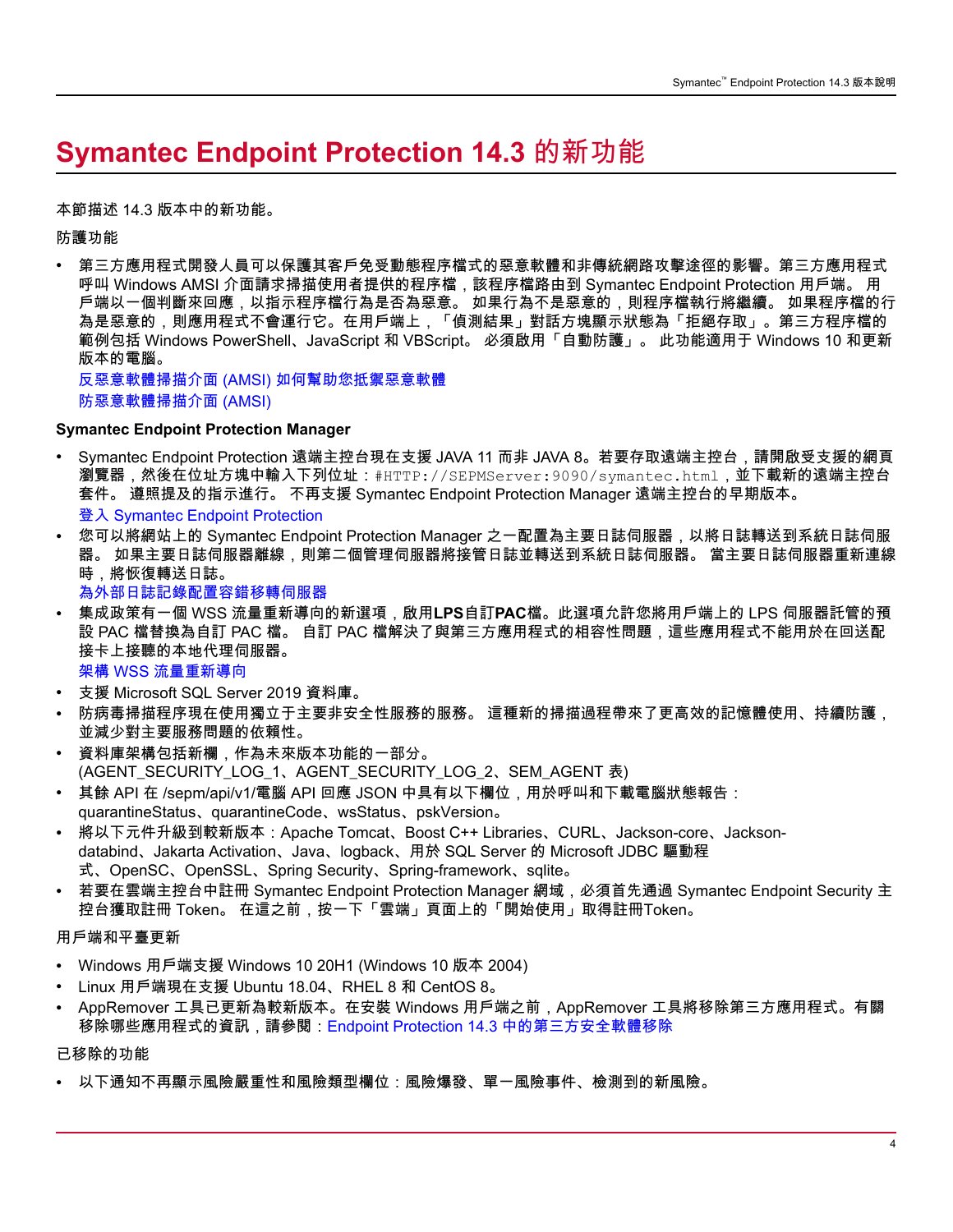[Symantec Endpoint Protection](http://entced.symantec.com/sep/14/whats_new_all) 所有版本中的新功能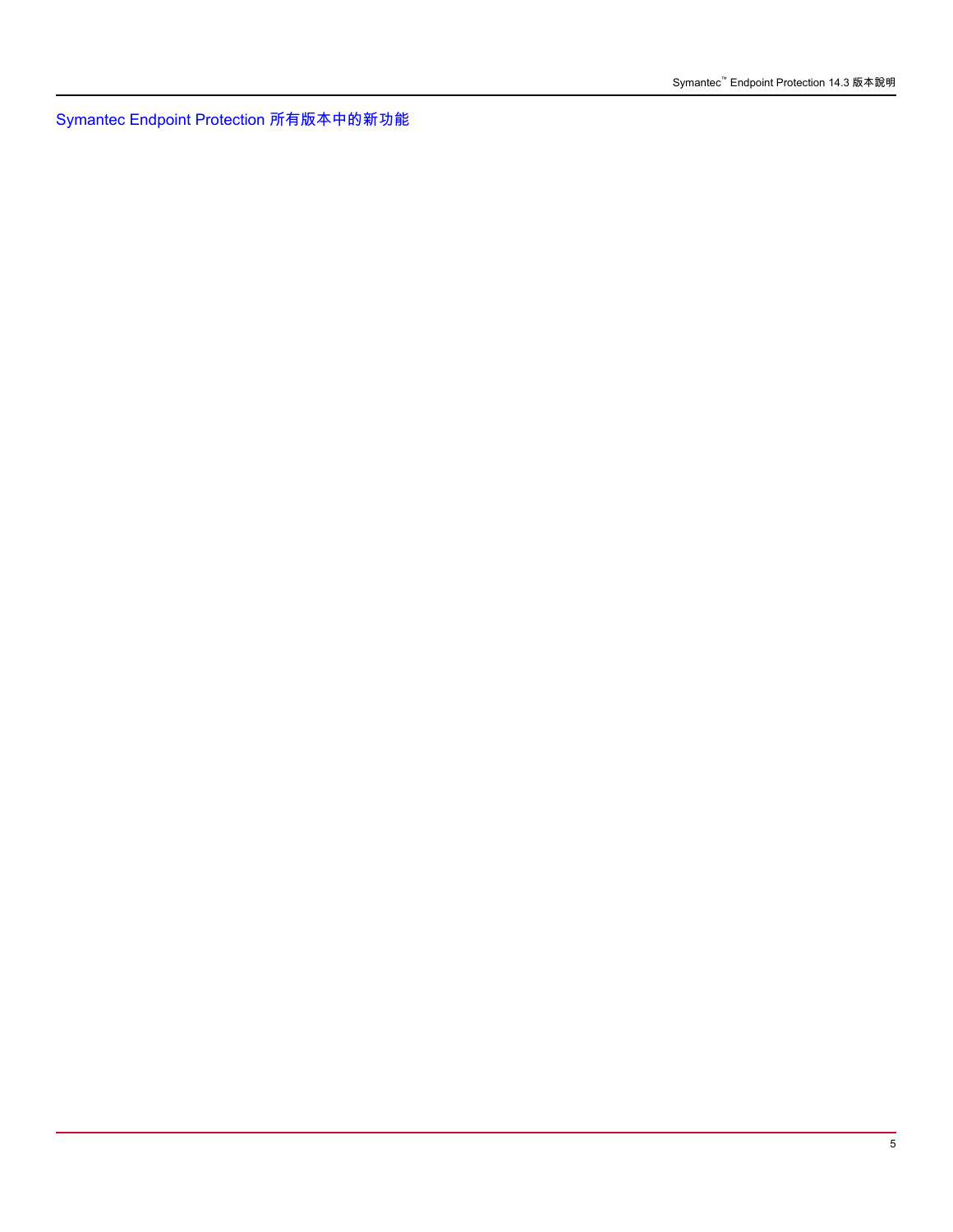## <span id="page-5-0"></span>已知問題與因應措施

本節中的項目適用於此版本的 Symantec Endpoint Protection。

### **Table 1:** 升級問題

| 問題                                                       | 說明和解決方案                                                                                                                                                                                                                                                                               |
|----------------------------------------------------------|---------------------------------------------------------------------------------------------------------------------------------------------------------------------------------------------------------------------------------------------------------------------------------------|
| 啟用 FIPS 模式後, 從 2017 版升級到<br>2019 版的 SQL Server 失敗 [14.3] | 您可能會看到錯誤:發生了以下錯誤。 安裝具有錯誤訊息的擴展功能時發生錯誤:<br>AppContainer 建立失敗,錯誤訊息為狀態為「無」。 此操作不是 Windows 平台 FIPS 驗<br>證加密演算法的一部份。 如果您具有啟用 FIPS 的 Symantec Endpoint Protection Manager<br>14.3,並且從 Microsoft SQL Server 2017 升級到 2019,便會發生這種錯誤。[SEP-61473]<br>若要解決此問題,請停用作業系統層級的 FIPS:                    |
|                                                          | 1. 在 C#\ProgramData\Microsoft\Windows\Start Menu\Programs<br>\Administrative Tools,按一下「本機安全政策」>「本機政策」>「安全性選<br>項」,然後停用系統加密:使用符合 FIPS 的演算法進行加密、雜湊和簽署<br>2. 從 SQL Server 2017 版升級到 2019 版。<br>3.   SQL Server 成功升級後,重新啟用 FIPS。                                                          |
|                                                          | 啟用 FIPS 模式後,從 2017 版升級到 2019 版的 SQL 失敗                                                                                                                                                                                                                                                |
| 新版本期間更新防火牆政策                                             | 自訂名稱可能會阻止在升級至 14.2 或更  升級至 Symantec Endpoint Protection 14.2 或更新版本時,如果您變更了某些預設名稱,則<br>防火牆政策無法納入 IPv6 的變更。 預設名稱包括預設政策的名稱和預設規則名稱。 如果無<br>法在升級期間更新規則,則不會出現 IPv6 選項。 您在升級後建立的任何新政策或規則不受影<br>響。<br>如有可能,請將任何變更的名稱還原回預設名稱。 否則,請確保您新增至預設政策的任何自<br>訂規則不會以任何方式攔截 IPv6 通訊。 請確保針對您新增的任何新政策或規則相同。 |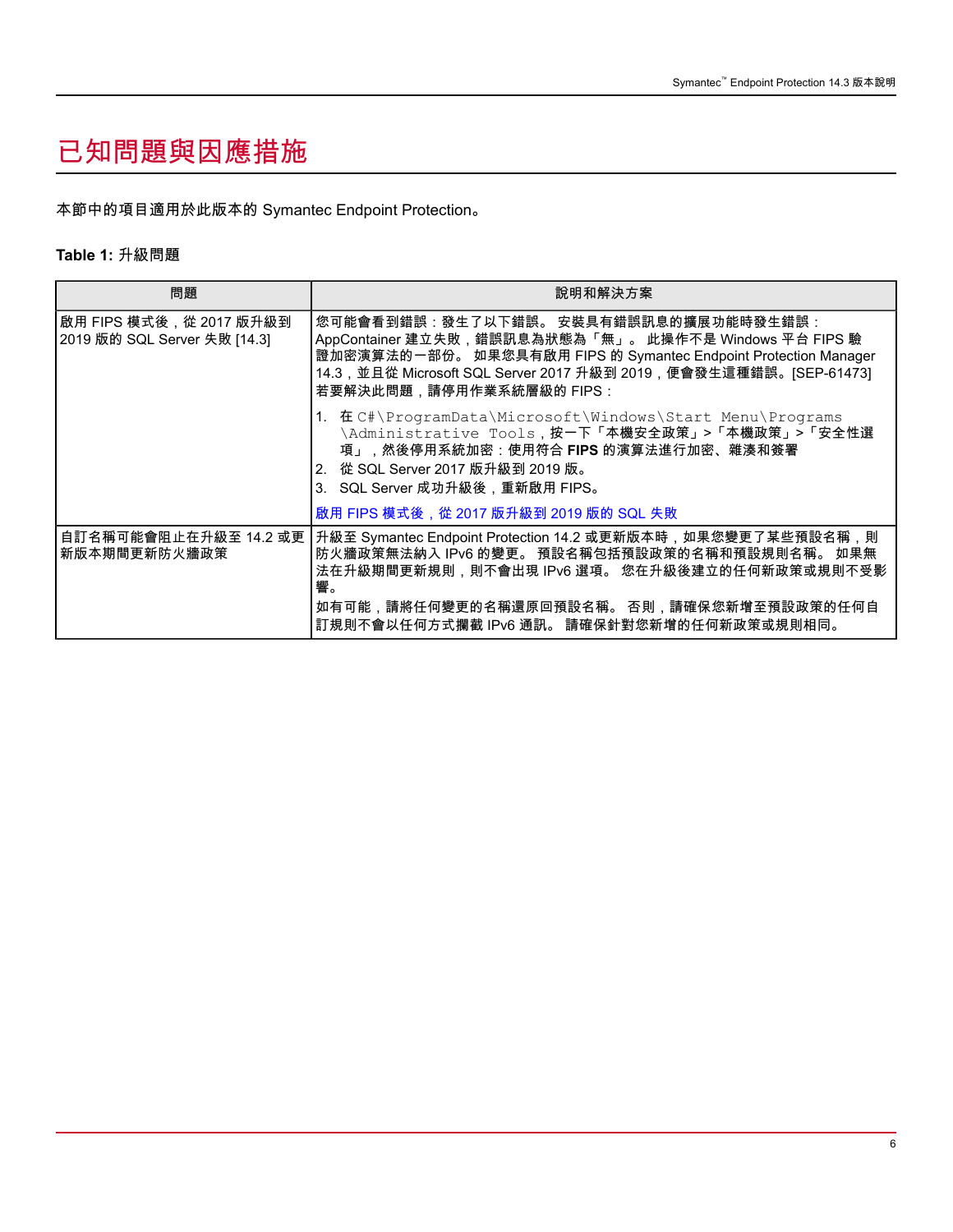**Table 2: Symantec Endpoint Protection Manager** 問題

| 問題                                                                                                                              | 說明和解決方案                                                                                                                                                                                                                                                                                                                                                                                                                           |
|---------------------------------------------------------------------------------------------------------------------------------|-----------------------------------------------------------------------------------------------------------------------------------------------------------------------------------------------------------------------------------------------------------------------------------------------------------------------------------------------------------------------------------------------------------------------------------|
| 如果使用混合管理選項和代理伺服器,<br>則在 Symantec Endpoint Security 中將<br>其他 URL 加入許可清單 [14.2.2.1 或更<br>新版本]                                     | 隨著 Broadcom 最近收購 Symantec Enterprise Security,用戶端到雲端通信的 URL 在<br>14.2.2.1 中發生了變化。[CDM-42467]<br>您必須在以下情況將用戶端升級到版本版本 14.2.5569.2100 或更新版本<br>您使用 Symantec Endpoint Security 來管理用戶端和政策,同時您的內部部署 Symantec<br>Endpoint Protection Manager 網域在雲端主控台中註冊<br>您使用代理伺服器。<br>$\bullet$<br>若要將完全雲端管理或混合管理的代理程式中的 URL 列入許可清單,請將它們在 Symantec<br>Endpoint Security 中列入許可清單:                                                                      |
|                                                                                                                                 | 1. 在 Symantec Endpoint Security 中,移至「端點」>「政策」>「[政策名稱] 許可清單政<br>策」。<br>2. 在「許可清單政策」中,在「依網域排除」旁,選擇「新增」,一次新增一個 URL,然後<br>選擇「新增」:<br>us.spoc.securitycloud.symantec.com<br>eu.spoc.securitycloud.symantec.com(如果您在歐洲有裝置,請新增此<br>項)。                                                                                                                                                                                                   |
|                                                                                                                                 | 如果您使用更新版本管理用戶端,請保留 spoc.norton.com。<br>3. 選取「儲存政策」然後選取「是」以更新政策並將其套用至現有群組。                                                                                                                                                                                                                                                                                                                                                         |
|                                                                                                                                 | 請參閱要列入 Symantec Endpoint Security 許可清單的 URL。<br>請參閱在 2020 年 5 月 4 日之前將雲端管理的 Symantec Agent 升級到版本 14.2 RU2 MP1 或<br>更新版本。                                                                                                                                                                                                                                                                                                          |
| <b>Symantec Endpoint Protection Manager</b><br>器遠端主控台不再支援 32 位元<br>Windows 平台 [14.3]                                            | 自 14.3 起,如果運行 32 位元版本的 Windows,則無法登入 Symantec Endpoint Protection<br>Manager 遠端主控台。 Oracle Java SE Runtime Environment 不再支援 32 位元版本的<br>Microsoft Windows。[SEP-61106]<br>如果看到以下訊息,請本機登入 Symantec Endpoint Protection Manager:<br>「此版本的 C:\Users\Administrator\Downloads\Symantec Endpoint Protection Manager<br>Console\bin\javaw.exe 與您執行的 Windows 版本不相容。 請檢查電腦的系統資訊,然後與軟<br>體發行者聯繫。」<br>登入 Symantec Endpoint Protection Manager |
| 安裝 Symantec Endpoint Protection<br>Manager 時出現「無法安裝 Microsoft<br>Visual C++ Runtime」錯誤 [14.3]                                   | 在 Windows 2012 R2 上安裝 Symantec Endpoint Protection Manager 時,您可能會看到以下<br>錯誤:「安裝 Microsoft Visual C++ Runtime 時失敗」 [SEP-60396]<br>若要解決此問題,請啟動 Windows 並安裝 Windows 更新。 Windows 更新會安裝可再發行的<br>Visual C++ 2017, 這是 Symantec Endpoint Protection Manager 14.3 在 Windows 2012 R2<br>上安裝的先決條件。                                                                                                                                           |
| 更新以啟用 TLS 1.1 和 TLS 1.2 作為<br>Windows 中 WinHTTP 中的預設安全通<br>訊協定 [14.3]                                                           | 升級為或安裝雲端主控台中註冊的 Symantec Endpoint Protection Manager 版本 14.3 後,管<br>理伺服器無法再將日誌成功上載到雲端。 在 uploader.log 中,您可能會看到以下錯誤:<br><severe> WinHttpSendRequest: 12175: A security error occurred<br/>此問題是由於缺少 Microsoft 更新所引起的,該更新為 TLS 1.1 和 1.2 提供支援。<br/>若要解決此問題,請安裝 Microsoft 更新: KB3140245。 如需詳細資訊,請參閱:<br/>更新以啟用 TLS 1.1 和 TLS 1.2 作為 Windows 中 WinHTTP 的預設安全通訊協定</severe>                                                              |
| 在用戶端收到 AD 的 Endpoint Threat<br>Defense 更新政策後, Symantec<br>Endpoint Protection Manager 中仍顯示<br>「部署正在進行中」[14.2 RU1 MP1 和<br>更新版本] | 這是預期狀況。 僅自版本 14.2 RU1 MP1 起的用戶端支援 AD 3.3 政策的 Endpoint Threat<br>Defense <sub>o</sub><br>將 Symantec Endpoint Threat Defense for Active Directory 3.3 的政策套用到群組。 此群組包<br>含一些執行 Symantec Endpoint Protection 14.2 RU1 或更早版本的用戶端。 這些用戶端按預<br>期接收並套用政策,但 Symantec Endpoint Protection Manager 中的狀態會繼續顯示「部署<br>進行中」訊息。                                                                                                                   |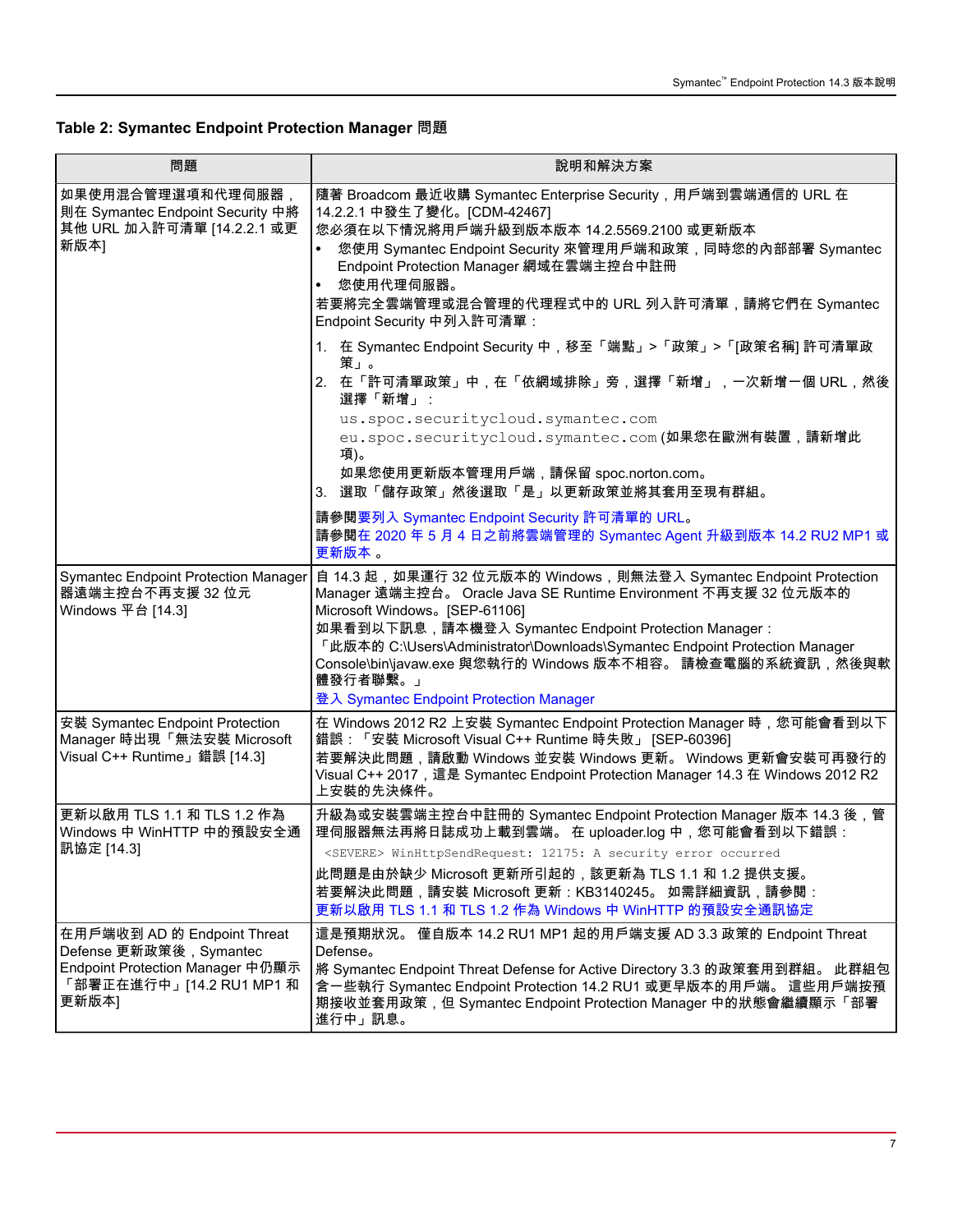### **Table 3:** Windows、Mac 和 **Linux** 用戶端問題

| 問題                                                                                             | 說明和解決方案                                                                                                                                                                                                                                                                                                                                                                                           |
|------------------------------------------------------------------------------------------------|---------------------------------------------------------------------------------------------------------------------------------------------------------------------------------------------------------------------------------------------------------------------------------------------------------------------------------------------------------------------------------------------------|
| <b>Symantec Endpoint Protection 14.3</b><br>Windows 用戶端安裝可能會失敗,除非<br>您首先安裝 SHA-2 支援 [14.3]     | 如果執行舊版作業系統版本 (Windows 7 RTM 或 SP1、Windows Server 2008 R2 或 R2 SP1<br>或 R2 SP2),則您的設備上需要安裝 SHA-2 代碼簽署支援,才能安裝 2019 年 7 月或之後發<br>佈的 Windows 更新。 如果沒有 SHA-2 支援,Windows 用戶端安裝有時會失敗。 無論您是<br>首次安裝用戶端還是從以前的版本自動升級,安裝都可能會失敗。[SEP-61175/61403]<br>若要獲得 Microsoft 強制實施 SHA-2 代碼簽署支援,請參閱:<br>Windows 和 WSUS 的 2019 SHA-2 代碼簽署支援需求<br>Symantec Endpoint Protection 14.3 Windows 用戶端可能無法安裝,除非您首先安裝 SHA-2<br>支援 |
| <b>Symantec Endpoint Protection Windows</b><br>用戶端在啟用 UWF 的 Windows 10<br>1803 上安裝時無法執行 [14.3] | 如果啟用統一寫入篩選器 (UWF) 並保護安裝 Windows 用戶端的磁碟機時,Symantec<br>Endpoint Protection 用戶端在 Windows 10 10 RS4 1803 32 位作業系統上執行,則用戶端無<br>法正常執行。 此 Windows 作業系統包含阻止 Windows 用戶端執行的 UWF 缺陷。<br>若要解決此問題,可以:<br>升級至不包含該缺陷的另一個作業系統版本。<br>停用 UWF。請參閱:在啟用 UWF 的 Windows 10 1803 上安裝 Endpoint Protection 時出<br>$\bullet$<br>現故障                                                                                          |
| 啟用 WSS 流量重新導向的 Mac 用戶<br>端不支援 LiveUpdate 的自訂代理設定<br>[14.2 RU1 MP1 和更新版本]                       | 您已為 Symantec Endpoint Protection 14.2 RU1 MP1 或更新版本架構受管 Mac 用戶端,<br>可透過外部通訊設定使用 LiveUpdate 的自訂代理設定。 但是,透過 Symantec Endpoint<br>Protection Manager 政策為 Mac 用戶端啟用 WSS 流量重新導向 (WTR) 後,您會發現<br>LiveUpdate 流量不再支援您的自訂代理設定。 相反, LiveUpdate 會嘗試直接連線。<br>若要解決此問題,請僅在停用 WSS 流量重新導向的情況下使用 LiveUpdate 的自訂代理設<br>定。                                                                                           |
| Microsoft Edge 意外地允許在啟用強化<br>的情況下下載 PDF [14.2 RU1 MP1 及更<br>新版本]                               | 在 Symantec Endpoint Protection 用戶端中啟用應用程式強化的情況下,如果您使用<br>Microsoft Edge 瀏覽器,則能夠意外地下載 PDF 檔案。 在其他瀏覽器中,防止下載 PDF 檔<br>案如預期般運作。<br>計劃將於未來版本中修正此問題。                                                                                                                                                                                                                                                    |

隨著 Broadcom 最近宣佈 Symantec Enterprise Protection 已正式加入 Broadcom,賽門鐵克將文件移轉到 Broadcom [Symantec](https://techdocs.broadcom.com/content/broadcom/techdocs.html#endpoint-security-and-management) Security Tech Docs Portal。

若要查找Endpoint Protection 文件,請按一下「賽門鐵克安全軟體」標籤,然後按一下「**Endpoint Security** 和管 理」>「**Endpoint Protection**」。

### **Table 4:** 文件問題

| 問題           | 說明和解決方案                                                                                                                         |
|--------------|---------------------------------------------------------------------------------------------------------------------------------|
| HOWTO 文章已過期。 | │作為 Symantec Endpoint Protection Manager 説明中重複主題的 HOWTO 文章已重新發佈在<br>Endpoint Protection 網站上, 現在具有不同的 URL。<br> 若要尋找文章,請使用「搜尋欄位」。 |
| IPDF 檔       | 賽門鐵克在 DOC 文章上發佈了所有 PDF 檔。 這些頁面已過期。<br>若要尋找 PDF 檔的最新版本,請移至相關文件頁面。 將來,Broadcom 將新增舊版 PDF 檔和<br>翻譯的 PDF 檔。                         |

如需查詢已解決的問題,請參閱:[Symantec Endpoint Protection 14.3](http://ced.broadcom.com/sep/14.3/new_fixes) 的新修正和元件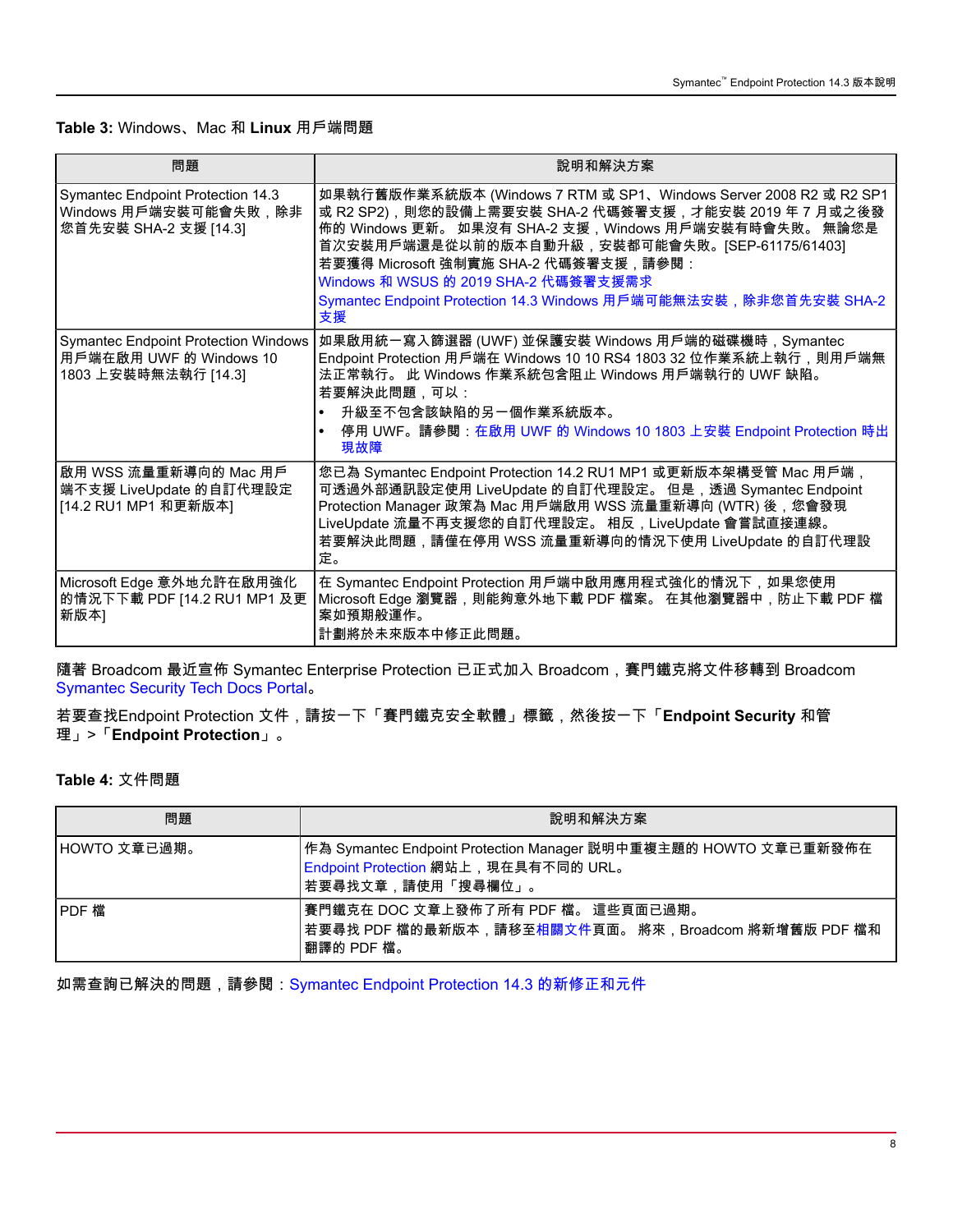# <span id="page-8-0"></span>**Symantec Endpoint Protection (SEP)** 的系統需求

一般而言,以下產品的系統需求與其支援的作業系統之系統需求相同。

### **NOTE**

早期版本的 Symantec Endpoint Protection Manager 可能無法使用較早版本正確管理用戶端。 可能會出現內容 更新和用戶端管理的問題。例如,Symantec Endpoint Protection Manager 14.0.1 或更早版本無法正確提供版本 14.2 用戶端及其特定版本的 Moniker。 對於早於 14 MP2 的版本,Symantec Endpoint Protection Manager 無法 正確提供 14.0.1 之後的用戶端版本及其特定版本的 Moniker。

下表描述了 Symantec Endpoint Protection 的軟體和硬體需求。

### **Table 5: Symantec Endpoint Protection Manager (SEPM)** 軟體系統需求

| 元件    | 需求                                                                                                                                                                                                                                                                                                                                                                                                                                                                                                                                                                                                                                                                                                                                                                                                           |
|-------|--------------------------------------------------------------------------------------------------------------------------------------------------------------------------------------------------------------------------------------------------------------------------------------------------------------------------------------------------------------------------------------------------------------------------------------------------------------------------------------------------------------------------------------------------------------------------------------------------------------------------------------------------------------------------------------------------------------------------------------------------------------------------------------------------------------|
| 作業系統  | Windows Server 2008 R2<br>$\bullet$<br>Windows Server 2012<br>$\bullet$<br>Windows Server 2012 R2<br>$\bullet$<br>Windows Server 2016<br>$\bullet$<br>Windows Server 2019<br>$\bullet$<br>Note: 不支援桌面作業系統。<br>Note: 不支援 Windows Server Core 版本。 Windows Server Core 不包括 Symantec Endpoint<br>Protection Manager 工作所需的 Internet Explorer。                                                                                                                                                                                                                                                                                                                                                                                                                                                                     |
| 網頁瀏覽器 | 下列瀏覽器支援透過 Web 主控台存取 Symantec Endpoint Protection Manager 以及檢視 Symantec<br>Endpoint Protection Manager 說明:<br>Microsoft Edge<br>$\bullet$<br>注意:32 位元版本的 Windows 10 不支援在 Edge 瀏覽器上存取 Web 主控台。<br>Microsoft Internet Explorer 11<br>Mozilla Firefox 5.x 至 68.x<br>$\bullet$<br>Google Chrome 75.x<br>$\bullet$                                                                                                                                                                                                                                                                                                                                                                                                                                                                                                 |
| 資料庫   | Symantec Endpoint Protection Manager 包含內嵌資料庫。 您也可以選擇使用下列其中一種<br>Microsoft SQL Server 版本的資料庫:<br>$\bullet$<br>SQL Server 2008 SP4<br>SQL Server 2008 R2, SP3<br>$\bullet$<br>SQL Server 2012 RTM - SP4<br>$\bullet$<br>SQL Server 2014, RTM - SP3<br>$\bullet$<br>SQL Server 2016, RTM, SP1, SP2<br>$\bullet$<br>SQL Server 2017,RTM<br>$\bullet$<br>SQL Server 2019,RTM (自 14.3 版起)<br>$\bullet$<br>Note: 不支援 SQL Server Express 版本資料庫。支援 Amazon RDS 上託管的 SQL Server 資料庫 (自<br>14.0.1 MP2 版起)。<br>Note: 如果 Symantec Endpoint Protection 使用 SQL Server 資料庫並且您的環境僅使用 TLS 1.2,<br>請確保 SQL Server 支援 TLS 1.2。 您可能需要修正 SQL Server。 此建議適用於 SQL Server<br>2008、2012 和 2014。如果沒有 SQL Server 修補程式來支援 TLS 1.2, 從 Symantec Endpoint<br>Protection 12.1 升級至 14 時可能會發生問題。<br><b>Note: Microsoft SQL Server 支援 TLS 1.2</b> |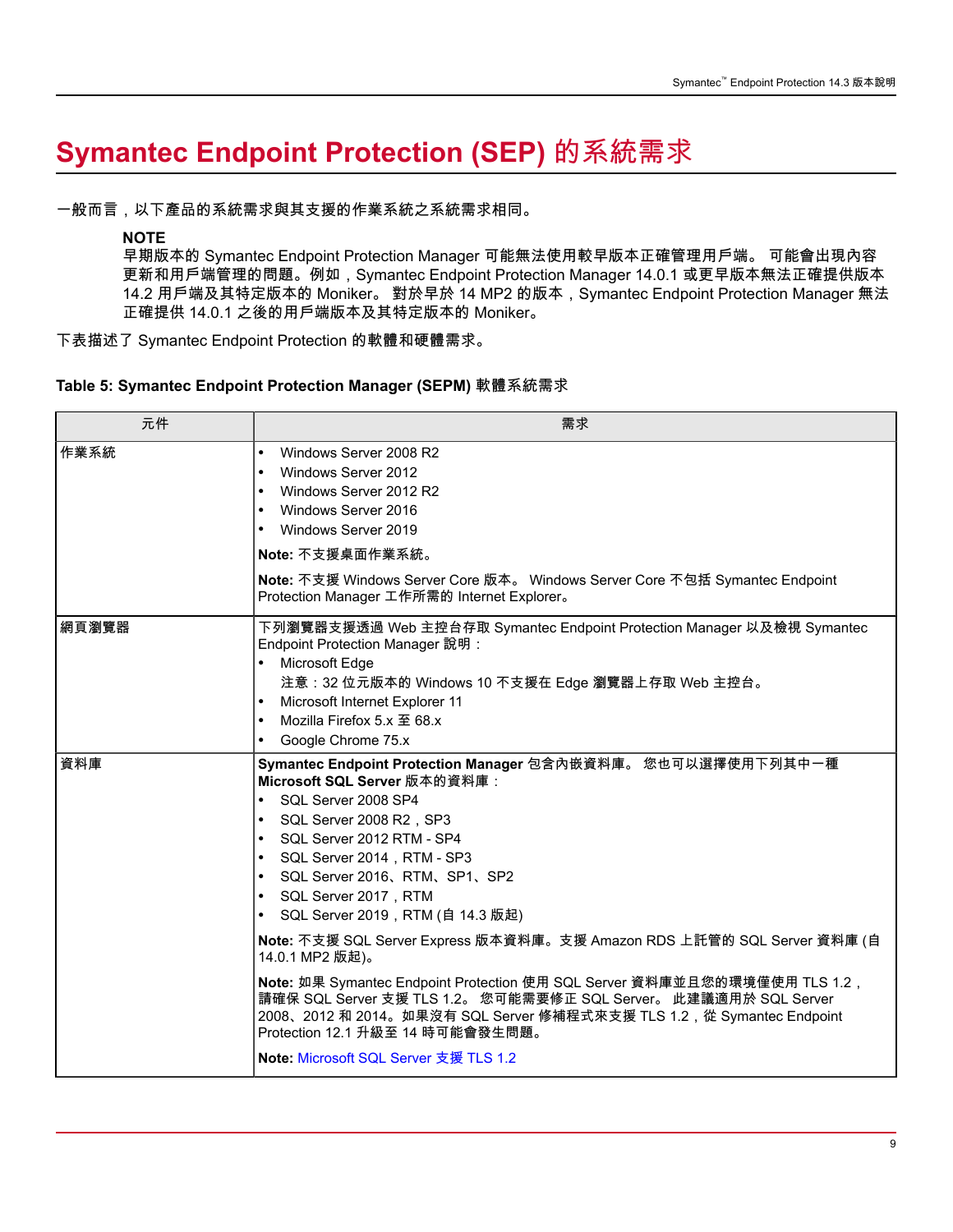| 元件      | 需求                                                                                              |
|---------|-------------------------------------------------------------------------------------------------|
| │其他環境需求 | │在純 IPv6 網路中,仍須安裝 IPv4 堆疊,但須將其停用。 如果移除 IPv4 堆疊,Symantec Endpoint<br>I Protection Manager 則無法運作。 |

### **Table 6: Symantec Endpoint Protection Manager** 硬體系統需求

| 元件              | 需求                                                                                                                                                                                       |
|-----------------|------------------------------------------------------------------------------------------------------------------------------------------------------------------------------------------|
| 處理器             | 至少 Intel Pentium Dual-Core 或效能相當的處理器,建議使用 8 核心或更多核心                                                                                                                                      |
|                 | Note: 不支援 Intel Itanium IA-64 處理器。                                                                                                                                                       |
| 實體 RAM          | 至少 2 GB 可用 RAM;建議 8 GB 或更高可用 RAM                                                                                                                                                         |
|                 | Note: 您的 Symantec Endpoint Protection Manager 伺服器可能需求額外的 RAM,視已安裝的其他<br>應用程式的 RAM 需求而定。例如,如果 Symantec Endpoint Protection Manager 伺服器上安裝有<br>Microsoft SQL Server, 伺服器至少應該有 8 GB 可用 RAM。 |
| 顯示器             | 1024 x 768 或更大                                                                                                                                                                           |
| 硬碟機 (安裝到系統磁碟機時) | 搭配內嵌資料庫或本機 SQL Server 資料庫:                                                                                                                                                               |
|                 | 至少 40 GB (建議使用 200 GB) 可用於管理伺服器和資料庫                                                                                                                                                      |
|                 | 搭配遠端 SQL Server 資料庫:                                                                                                                                                                     |
|                 | 至少 40 GB (建議 100 GB) 用於管理伺服器                                                                                                                                                             |
|                 | 遠端伺服器上可用於資料庫的額外磁碟空間                                                                                                                                                                      |
| 硬碟機 (安裝到替代磁碟機時) | 搭配內嵌資料庫或本機 SQL Server 資料庫:                                                                                                                                                               |
|                 | 系統磁碟機需要至少 15 GB 的可用空間 (建議使用 100 GB)<br>$\bullet$                                                                                                                                         |
|                 | 安裝磁碟機需要至少 25 GB 的可用空間 (建議使用 100 GB)                                                                                                                                                      |
|                 | 搭配遠端 SQL Server 資料庫:                                                                                                                                                                     |
|                 | 系統磁碟機需要至少 15 GB 的可用空間 (建議使用 100 GB)<br>$\bullet$                                                                                                                                         |
|                 | 安裝磁碟機需要至少 25 GB 的可用空間 (建議使用 100 GB)                                                                                                                                                      |
|                 | 遠端伺服器上可用於資料庫的額外磁碟空間                                                                                                                                                                      |

如果使用 SQL Server 資料庫,可能需要更多可用磁碟空間。 額外空間的數量和位置視 SQL Server 使用的磁碟機、資料庫 ……<br>維護需求和其他資料庫設定而定。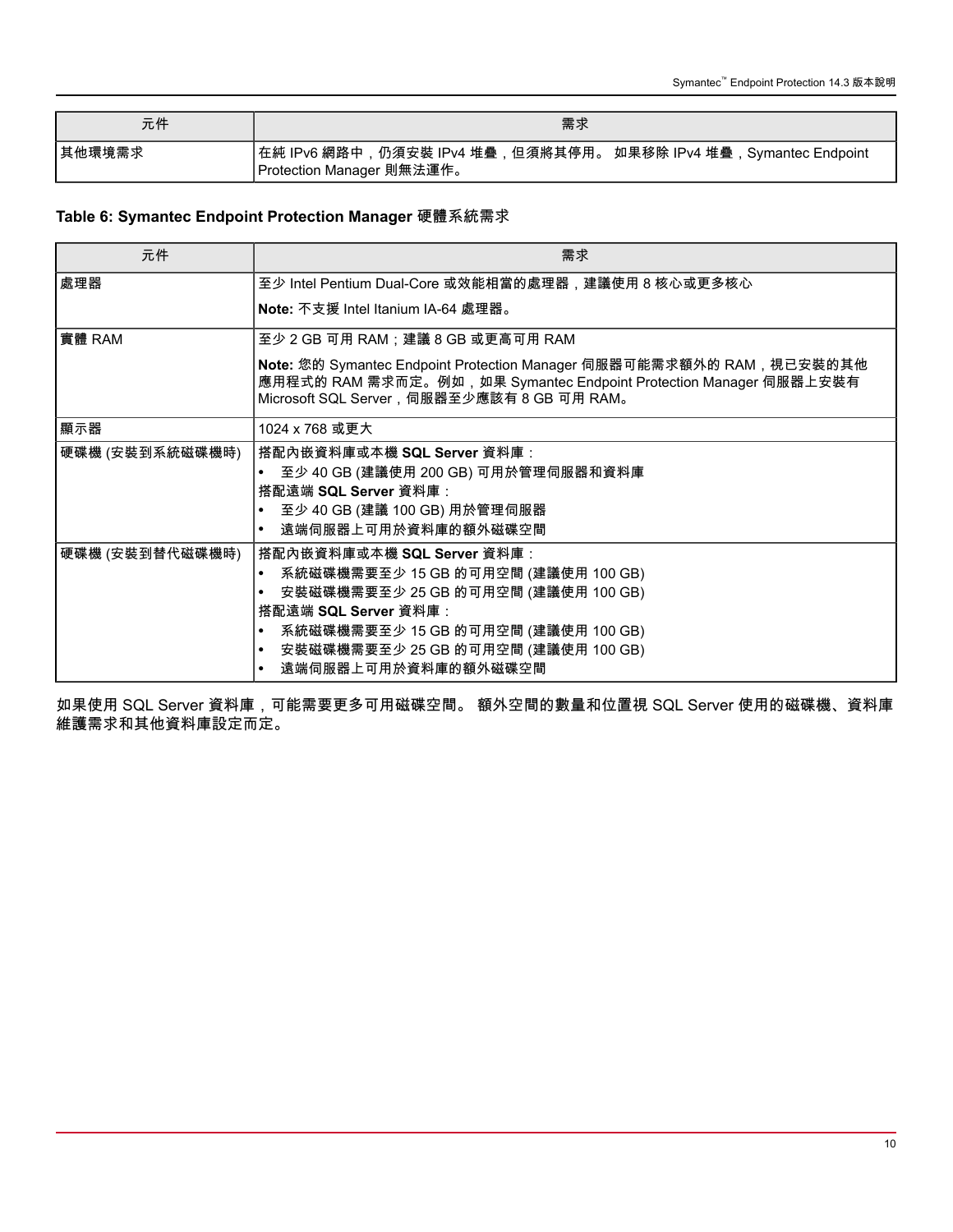|  |  |  |  |  | Table 7: 適用於 Windows 的 Symantec Endpoint Protection 用戶端軟體系統需求 |
|--|--|--|--|--|---------------------------------------------------------------|
|--|--|--|--|--|---------------------------------------------------------------|

| 元件         | 需求                                                                                      |
|------------|-----------------------------------------------------------------------------------------|
| 作業系統 (桌面)  | Windows 7 (32 位元、64 位元;RTM 和 SP1)<br>$\bullet$                                          |
|            | Windows Embedded 7 Standard, POSReady 和 Enterprise (32 位元和 64 位元)<br>$\bullet$          |
|            | Windows 8 (32 位元、64 位元)<br>$\bullet$                                                    |
|            | Windows Embedded 8 Standard (32 位元和 64 位元)<br>$\bullet$                                 |
|            | Windows 8.1 (32 位元、64 位元), 包括 Windows To Go<br>$\bullet$                                |
|            | Windows 8.1 四月更新 (2014) (32 位元、64 位元)<br>$\bullet$                                      |
|            | Windows 8.1 八月更新 (2014) (32 位元、64 位元)                                                   |
|            | Windows Embedded 8.1 Pro、Industry Pro 和 Industry Enterprise (32 位元和 64 位元)<br>$\bullet$ |
|            | Windows 10 (1507 版) (32 位元、64 位元), 包括 Windows 10 企業版 2015 長期維護<br>$\bullet$             |
|            | Windows 10 11 月更新版 (1511 版) (32 位元、64 位元)<br>$\bullet$                                  |
|            | Windows 10 年度更新版 (1607 版) (32 位元、64 位元),包括 Windows 10 企業版 2016 長期維護<br>$\bullet$        |
|            | Windows 10 Creators Update (1703 版) (32 位元、64 位元)<br>$\bullet$                          |
|            | Windows 10 Fall Creators Update (1709 版) (32 位元、64 位元)<br>$\bullet$                     |
|            | Windows 10 2018 年 4 月更新版 (1803 版) (32 位元、64 位元)<br>$\bullet$                            |
|            | Windows 10 2018 年 10 月更新版 (1809 版) (32 位元、64 位元),包括 Windows 10 Enterprise<br>2019 LTSC。 |
|            | Windows 10 2019 年 5 月更新版 (1903 版) (32 位元、64 位元)                                         |
|            | Windows 10 2019 年 11 月更新版 (1909 版) (32 位元、64 位元) (從 14.2 RU1 開始)                        |
|            | Windows 10 20H1 (Windows 10 2004 版) (自 14.3 版起)<br>$\bullet$                            |
| 作業系統 (伺服器) | Windows Server 2008 R2<br>$\bullet$                                                     |
|            | <b>Windows Small Business Server 2011</b><br>$\bullet$                                  |
|            | Windows Server 2012<br>$\bullet$                                                        |
|            | Windows Server 2012 R2<br>$\bullet$                                                     |
|            | Windows Server 2012 R2 四月更新 (2014)<br>$\bullet$                                         |
|            | Windows Server 2012 R2 八月更新 (2014)<br>$\bullet$                                         |
|            | Windows Server 2016<br>$\bullet$                                                        |
|            | Windows Server 2019<br>$\bullet$                                                        |
|            | Windows Server,1803 版 (伺服器核心) (從 14.2 RU2 開始)<br>$\bullet$                              |
|            | Windows Server,1809 版 (伺服器核心)<br>$\bullet$                                              |
|            | Windows Server, 1903 版 (伺服器核心) (從 14.2 RU1 開始)<br>$\bullet$                             |
|            | Windows Server,1909 版 (伺服器核心) (從 14.2 RU1 開始)<br>$\bullet$                              |
| 瀏覽器入侵預防    | 瀏覽器入侵預防支援以用戶端入侵偵測系統 (CIDS) 引擎的版本為基礎。<br>請參閱 Endpoint Protection 中瀏覽器入侵預防支援的瀏覽器。         |

### **Table 8:** 適用於 **Windows** 的 **Symantec Endpoint Protection** 用戶端硬體系統需求

| 元件            | 需求                                                                                                                                     |
|---------------|----------------------------------------------------------------------------------------------------------------------------------------|
| 處理器 (適用於實體電腦) | 32 位元處理器:最少 2 GHz Intel Pentium 4 或效能相當的處理器 (建議使用 Intel Pentium 4 或效能<br>相當的處理器)<br>64 位元處理器:最少包含 x86-64 支援的 2 GHz Pentium 4 或效能相當的處理器 |
|               | Note: 不支援 Itanium 處理器。                                                                                                                 |
| 處理器 (適用於虛擬電腦) | 一個虛擬通訊端和每個通訊端一個核心,至少 1 GHz (一個虛擬通訊端和每個通訊端兩個核心,建議為<br>2 GHz)                                                                            |
|               | Note: 必須啟用 Hypervisor 資源保留。                                                                                                            |
| 實體 RAM        | GB 或以上 (視作業系統需求而定,建議使用 2 GB)                                                                                                           |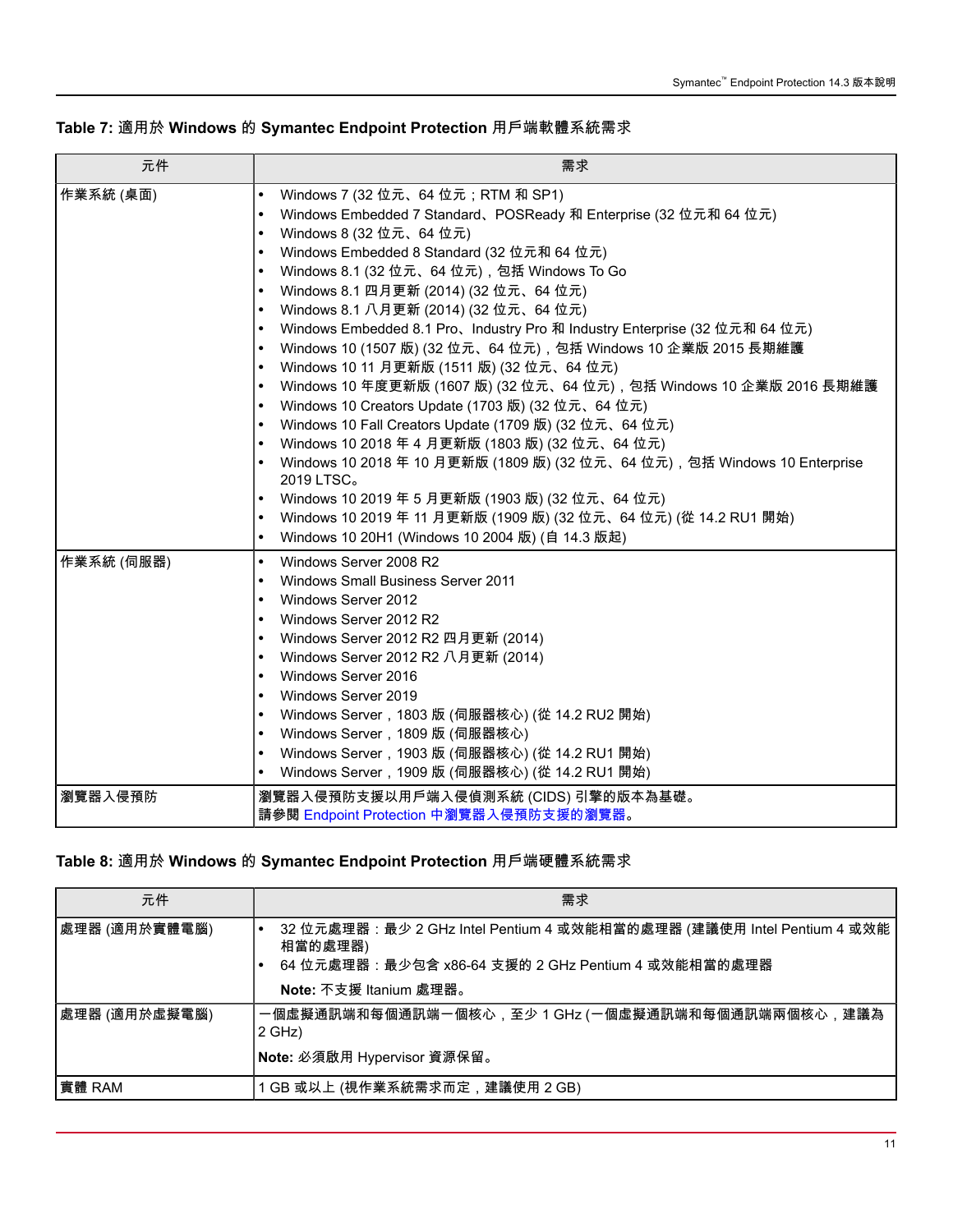| 元件  | 需求                                                                                                                                                                                                                                                                                                                                                                                                                                                    |
|-----|-------------------------------------------------------------------------------------------------------------------------------------------------------------------------------------------------------------------------------------------------------------------------------------------------------------------------------------------------------------------------------------------------------------------------------------------------------|
| 顯示器 | 800 x 600 或更大                                                                                                                                                                                                                                                                                                                                                                                                                                         |
| 硬碟機 | 磁碟空間需求視您安裝的用戶端類型、要安裝到哪個磁碟機,以及程式資料檔案所在的位置而定。 程式<br>資料資料夾通常位於系統磁碟機的預設位置 C:\ProgramData 中。<br>不管您選擇哪個安裝磁碟機,系統磁碟機上都必須始終有可用磁碟空間。<br>硬碟機系統需求:<br>安裝到系統磁碟機時,適用於 Windows 的 Symantec Endpoint Protection 用戶端可用的硬碟機系統<br>需求說明 Symantec Endpoint Protection 安裝到系統磁碟機時的硬碟機系統需求。<br>安裝到替代磁碟機時,適用於 Windows 的 Symantec Endpoint Protection 用戶端可用的硬碟機系統<br>需求說明 Symantec Endpoint Protection 安裝到替代磁碟機時的硬碟機系統需求。<br>Note: 可用空間的需求依 NTFS 檔案系統而定。 此外,還需要可用於內容更新和日誌的額外空間。 |

### **Table 9:** 安裝到系統磁碟機時,適用於 **Windows** 的 **Symantec Endpoint Protection** 用戶端可用的硬碟機系統需求

| 用戶端類型        | 需求                                                                                                              |
|--------------|-----------------------------------------------------------------------------------------------------------------|
| 標準           | 當程式資料資料夾位於系統磁碟機時:<br>395 MB*<br>٠<br>當程式資料資料夾位於替代磁碟機時:<br>系統磁碟機:180 MB<br>$\bullet$<br>替代安裝磁碟機:350 MB           |
| Embedded/VDI | 當程式資料資料夾位於系統磁碟機時:<br>245 MB*<br>$\bullet$<br>當程式資料資料夾位於替代磁碟機時:<br>系統磁碟機:180 MB<br>替代安裝磁碟機:200 MB<br>$\bullet$   |
| 暗網           | 當程式資料資料夾位於系統磁碟機時:<br>545 MB*<br>$\bullet$<br>當程式資料資料夾位於替代磁碟機時:<br>系統磁碟機: 180 MB<br>替代安裝磁碟機: 500 MB<br>$\bullet$ |

\* 安裝期間需要額外的 135 MB 可用空間。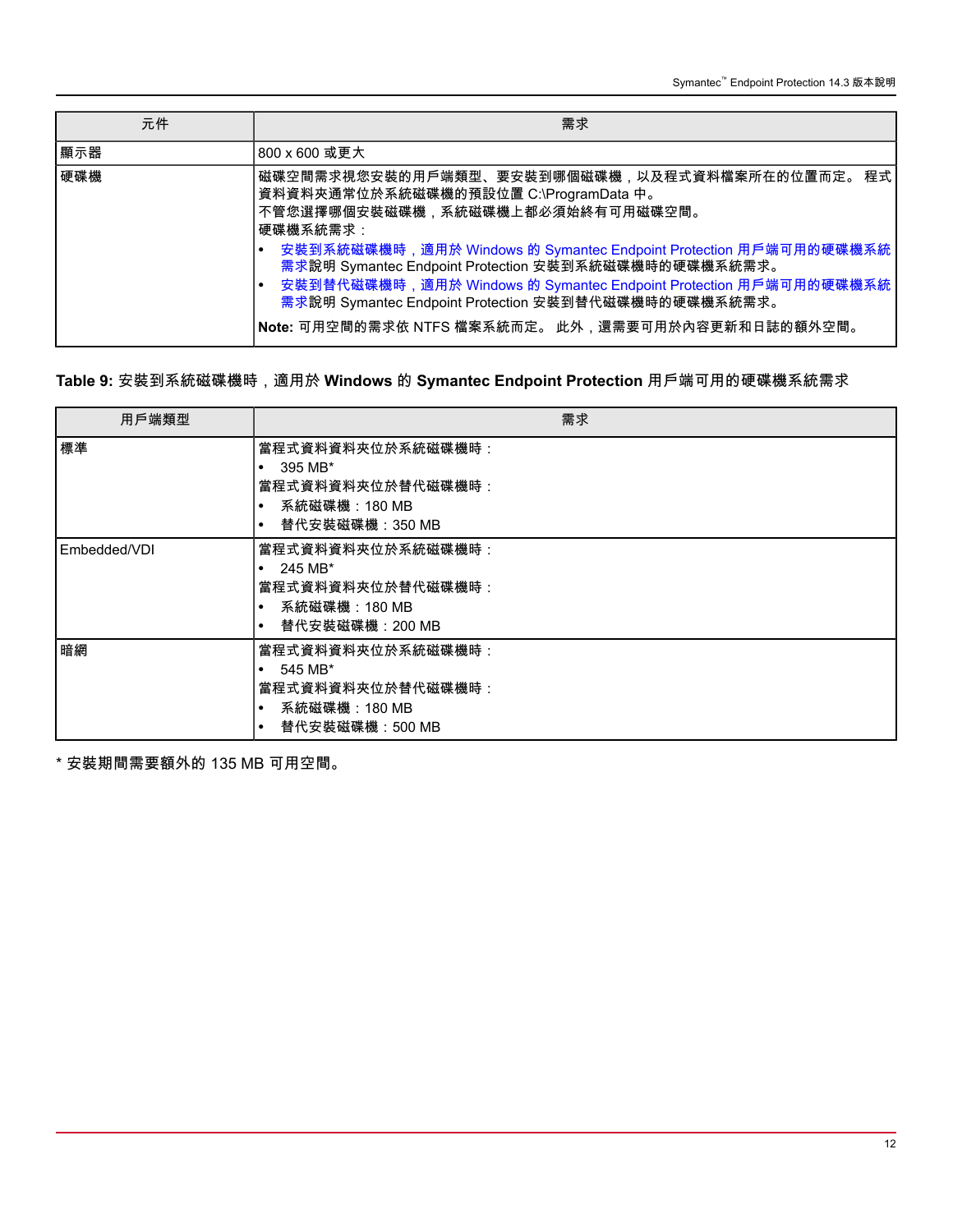**Table 10:** 安裝到替代磁碟機時,適用於 **Windows** 的 **Symantec Endpoint Protection** 用戶端可用的硬碟機系統需求

| 用戶端類型        | 需求                                                                                                                                                                                               |
|--------------|--------------------------------------------------------------------------------------------------------------------------------------------------------------------------------------------------|
| 標準           | 當程式資料資料夾位於系統磁碟機時:<br>系統磁碟機:380 MB<br>$\bullet$<br>替代安裝磁碟機:15 MB*<br>$\bullet$<br>當程式資料資料夾位於替代磁碟機時:**<br>系統磁碟機:30 MB<br>$\bullet$<br>程式資料磁碟機:350 MB<br>$\bullet$<br>替代安裝磁碟機:150 MB<br>$\bullet$   |
| Embedded/VDI | 當程式資料資料夾位於系統磁碟機時:<br>系統磁碟機:230 MB<br>$\bullet$<br>替代安裝磁碟機:15 MB*<br>$\bullet$<br>當程式資料資料夾位於替代磁碟機時:**<br>系統磁碟機:30 MB<br>$\bullet$<br>__程式資料磁碟機:200 MB<br>$\bullet$<br>替代安裝磁碟機:150 MB<br>$\bullet$ |
| 暗網           | 當程式資料資料夾位於系統磁碟機時:<br>系統磁碟機:530 MB<br>$\bullet$<br>替代安裝磁碟機:15 MB*<br>$\bullet$<br>當程式資料資料夾位於替代磁碟機時:**<br>系統磁碟機:30 MB<br>$\bullet$<br>程式資料磁碟機:500 MB<br>$\bullet$<br>替代安裝磁碟機:150 MB<br>$\bullet$   |

\* 安裝期間需要額外的 135 MB 可用空間。

\*\* 如果程式資料資料夾與替代安裝磁碟機相同,請向程式資料磁碟機新增總計 15 MB 可用空間以供您使用。 但是在安裝期 間,安裝程式仍需要替代安裝磁碟機上有完整的 150 MB 可用空間。

### **Table 11: Windows Embedded** 適用的 **Symantec Endpoint Protection** 用戶端系統需求

| 元件     | 需求                                                                                                                                                                                                                                                     |
|--------|--------------------------------------------------------------------------------------------------------------------------------------------------------------------------------------------------------------------------------------------------------|
| 處理器    | <b>GHz Intel Pentium</b>                                                                                                                                                                                                                               |
| 實體 RAM | 256 MB                                                                                                                                                                                                                                                 |
|        | Note: 此圖適用於安裝 Symantec Endpoint Protection 內嵌式用戶端。 如果您也從整合的解決方案實作<br>其他功能,例如 EDR,則需要額外的實體 RAM。                                                                                                                                                         |
| 硬碟機    | Symantec Endpoint Protection Embedded/VDI 用戶端需要下列可用硬碟空間:<br>安裝到系統磁碟機:245 MB<br>安裝到替代磁碟機:系統磁碟機上為 230 MB,替代磁碟機上為 15 MB<br>安裝期間需要額外的 135 MB 可用空間。<br>這些圖假設程式資料資料夾位於系統磁碟機上。 如需更多詳細資訊或其他用戶端類型的需求,請參閱適<br>用於 Windows 的 Symantec Endpoint Protection 用戶端系統需求。 |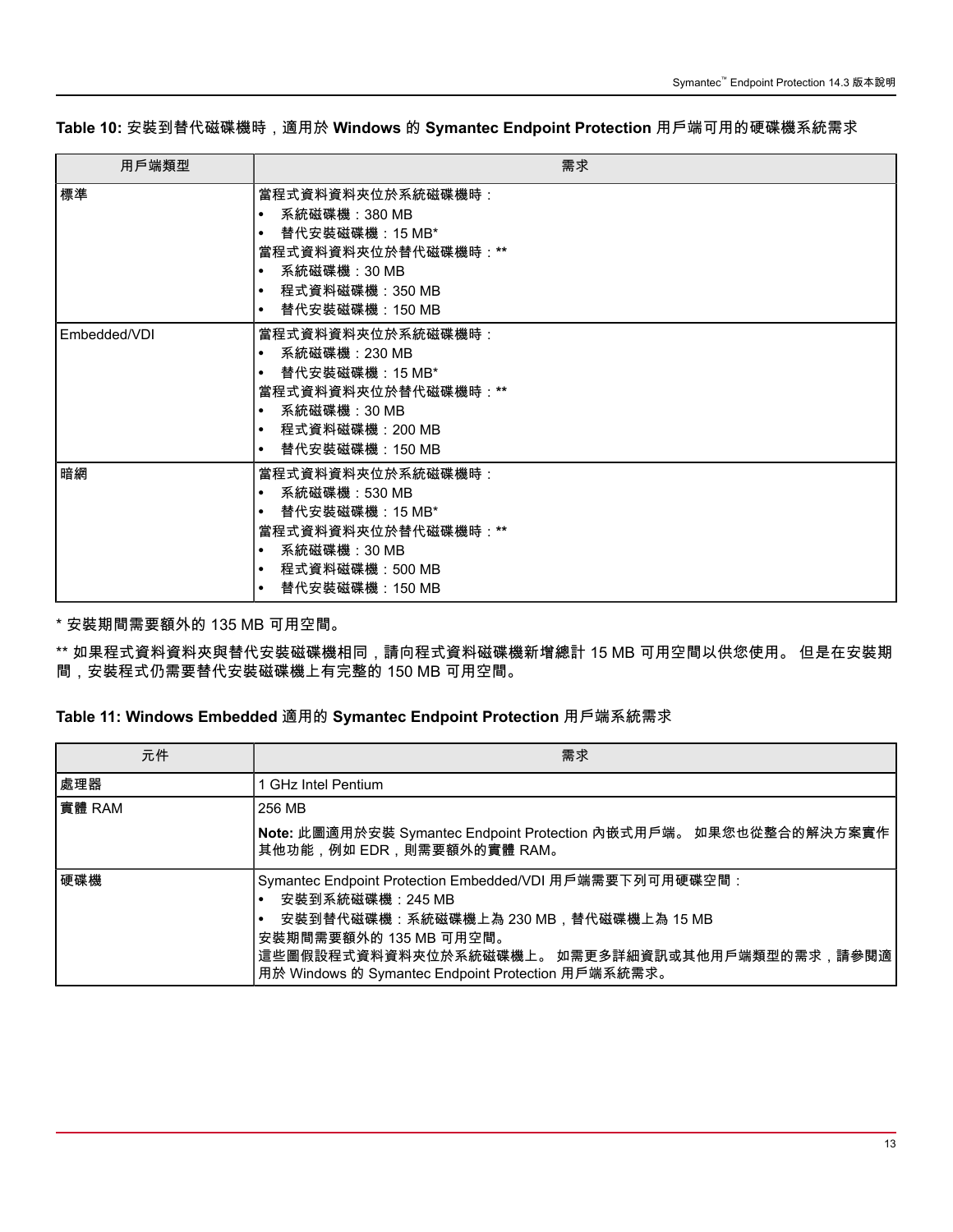| 元件      | 需求                                                                         |
|---------|----------------------------------------------------------------------------|
| 內嵌作業系統  | Windows Embedded Standard 7 (32 位元和 64 位元)<br>$\bullet$                    |
|         | Windows Embedded POSReady 7 (32 位元和 64 位元)                                 |
|         | Windows Embedded Enterprise 7 (32 位元和 64 位元)<br>$\bullet$                  |
|         | Windows Embedded 8 Standard (32 位元和 64 位元)                                 |
|         | Windows Embedded 8.1 Industry Pro (32 位元和 64 位元)<br>$\bullet$              |
|         | Windows Embedded 8.1 Industry Enterprise (32 位元和 64 位元)                    |
|         | Windows Embedded 8.1 Pro (32 位元和 64 位元)                                    |
| 所需的最少元件 | Filter Manager (FltMgr.sys)<br>٠                                           |
|         | 效能資料協助程式 (pdh.dll)<br>$\bullet$                                            |
|         | Windows Installer 服務                                                       |
| 範本      | 應用程式相容性 (預設值)                                                              |
|         | 數位告示板                                                                      |
|         | 工業自動化                                                                      |
|         | IE、媒體播放器、RDP                                                               |
|         | 機上盒                                                                        |
|         | 精簡型用戶端                                                                     |
|         | 不支援最低架構範本。                                                                 |
|         | 不支援加強型寫入過濾器 (EWF) 和統一寫入過濾器 (UWF)。 建議的寫入過濾器是隨登錄過濾器一起安<br>裝的檔案型寫入過濾器 (FBWF)。 |

### **Table 12: Mac** 適用的 **Symantec Endpoint Protection** 用戶端系統需求

| 元件     | 需求                                                                                                                                                                                                                   |
|--------|----------------------------------------------------------------------------------------------------------------------------------------------------------------------------------------------------------------------|
| 處理器    | 64 位元 Intel Core 2 Duo 或更新版本                                                                                                                                                                                         |
| 實體 RAM | 2 GB RAM                                                                                                                                                                                                             |
| 硬碟機    | 500 MB 可用硬碟空間用於安裝                                                                                                                                                                                                    |
| 顯示器    | 800 x 600                                                                                                                                                                                                            |
| 作業系統   | macOS 10.13<br>macOS 10.14<br>macOS 10.15 到 10.15.5<br>macOS 10.14.5 及更新版本支援 kext 存證收據需求。 請參閱 macOS 10.14.5 的 Endpoint<br>Protection 14.2 RU1 和 kext 存證收據。<br>如需以前版本受支援的作業系統清單,請參閱:Mac 與 Endpoint Protection 用戶端的相容性 |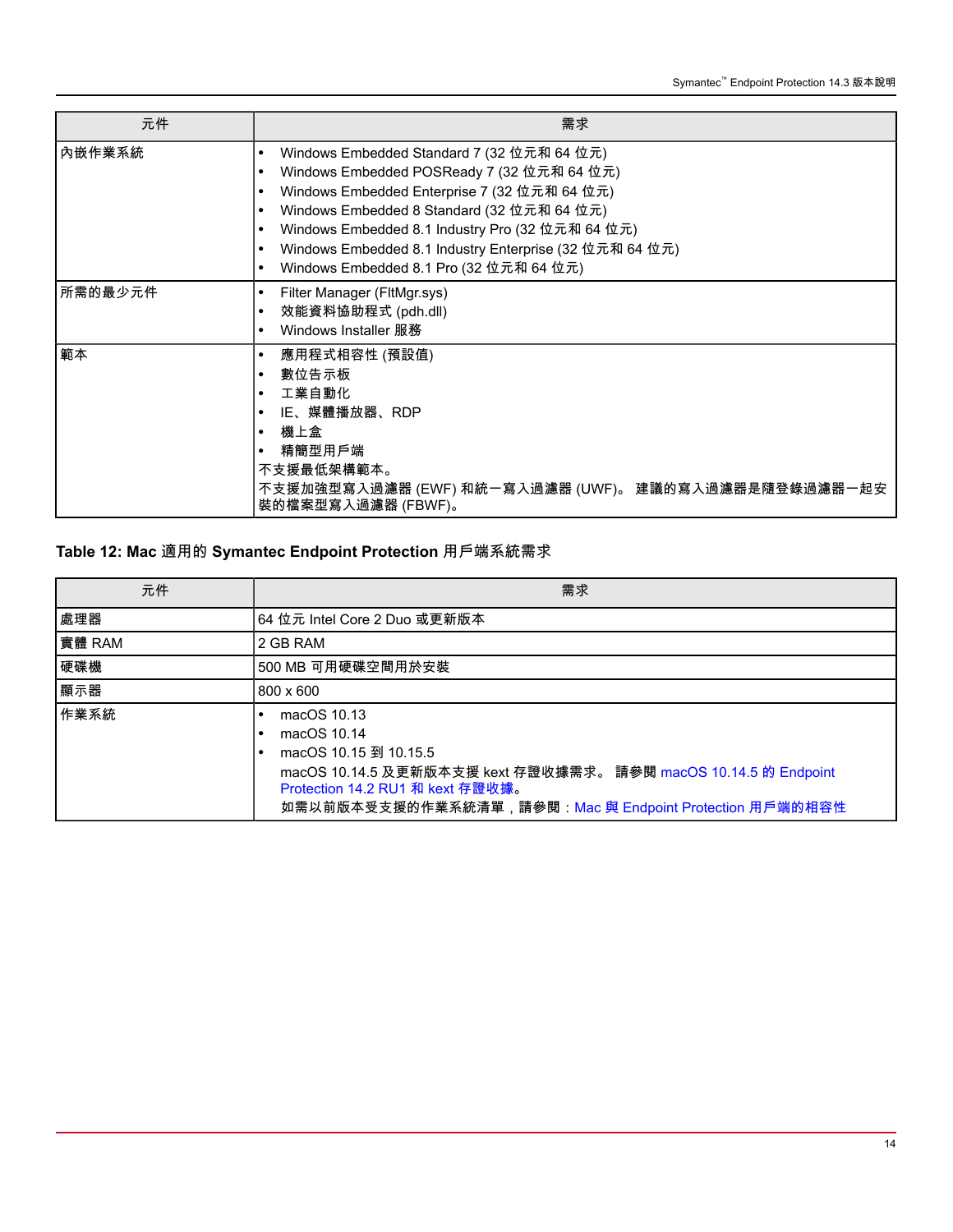### **Table 13: Linux** 適用的 **Symantec Endpoint Protection** 用戶端系統需求

| 元件     | 需求                                                                                            |
|--------|-----------------------------------------------------------------------------------------------|
| 硬體     | Intel Pentium 4 (2 GHz) 處理器或更新的處理器<br>$\bullet$                                               |
|        | 1 GB RAM<br>$\bullet$                                                                         |
|        | 7 GB 可用硬碟空間<br>$\bullet$                                                                      |
| 作業系統   | $\bullet$<br>Amazon Linux                                                                     |
|        | CentOS 6U3 - 6U9、7 - 7U7、8; 32 位元和 64 位元<br>$\bullet$                                         |
|        | Debian 6.0.5 Squeeze、Debian 8 Jessie; 32 位元和 64 位元                                            |
|        | Fedora 16、17; 32 位元和 64 位元<br>$\bullet$                                                       |
|        | Oracle Linux (OEL) 6U2、6U4、6U5、6U8、7、7U1、7U2、7U3、7U4<br>$\bullet$                             |
|        | Red Hat Enterprise Linux Server (RHEL) 6U2 - 6U9、7 - 7U8、8-8U2<br>$\bullet$                   |
|        | SUSE Linux Enterprise Server (SLES) 11 SP1 - 11 SP4, 32 位元和 64 位元; 12、12 SP1、12<br>SP3, 64 位元 |
|        | SUSE Linux Enterprise Desktop (SLED) 11 SP1 - 11 SP4,32 位元和 64 位元;12 SP3,64 位元                |
|        | Ubuntu 12.04、14.04、16.04、18.04 (自 14.3 版起);32 位元和 64 位元<br>$\bullet$                          |
|        | 如需受支援的先前版本作業系統核心清單,請參閱 Symantec Endpoint Protection 支援的 Linux 核心。                             |
| 圖形桌面環境 | 您可使用下列圖形桌面環境檢視 Symantec Endpoint Protection for Linux 用戶端:                                    |
|        | <b>KDE</b>                                                                                    |
|        | Gnome                                                                                         |
|        | Unity<br>$\bullet$                                                                            |
| 其他環境需求 | $\bullet$<br>Glibc                                                                            |
|        | 不支援執行 glibc 2.6 之前版本的任何作業系統。                                                                  |
|        | 64 位元電腦上的 i686 型相依套件                                                                          |
|        | Linux 用戶端中的很多可執行檔都是 32 位元程式。 對於 64 位元電腦,您必須先安裝 i686 型相依<br>套件,再安裝 Linux 用戶端。                  |
|        | 如果您尚未安裝 i686 型相依套件,則可透過指令行安裝這些套件。 此安裝需要進階使用者權限,<br>即以下指令示範中帶有 sudo 的指令:                       |
|        | - 針對以 Red Hat為基礎的派送: sudo yum_install_qlibc.i686_libgcc.i686<br>libX11.i686 libnsl.i686       |
|        | - 針對以 Debian 為基礎的派送: sudo apt-get install ia32-libs<br>- 針對以 Ubuntu 為基礎的派送:                   |
|        | sudo dpkg --add-architecture i386                                                             |
|        | sudo apt-get update                                                                           |
|        | sudo apt-get install gcc-multilib libx11-6:i386                                               |
|        | net-tools 或 iproute2                                                                          |
|        | Symantec Endpoint Protection 會使用這兩個工具之一, 視電腦上安裝了哪個工具而定。                                       |
|        | 開發人員工具                                                                                        |
|        | 自動防護核心模組的自動編譯和手動編譯程序需要您安裝某些開發人員工具。 這些開發人員工具包                                                  |
|        | 含 gcc 以及核心來源和標頭檔案。 如需有關需安裝項目以及如何針對特定 Linux 版本安裝這些項目                                           |
|        | 的詳細資訊,請參閱:                                                                                    |
|        | 手動編譯 Endpoint Protection for Linux 的自動防護核心模組                                                  |

所有 Endpoint Protection [版本的版本說明和系統需求](https://knowledge.broadcom.com/external/article?legacyId=TECH163829)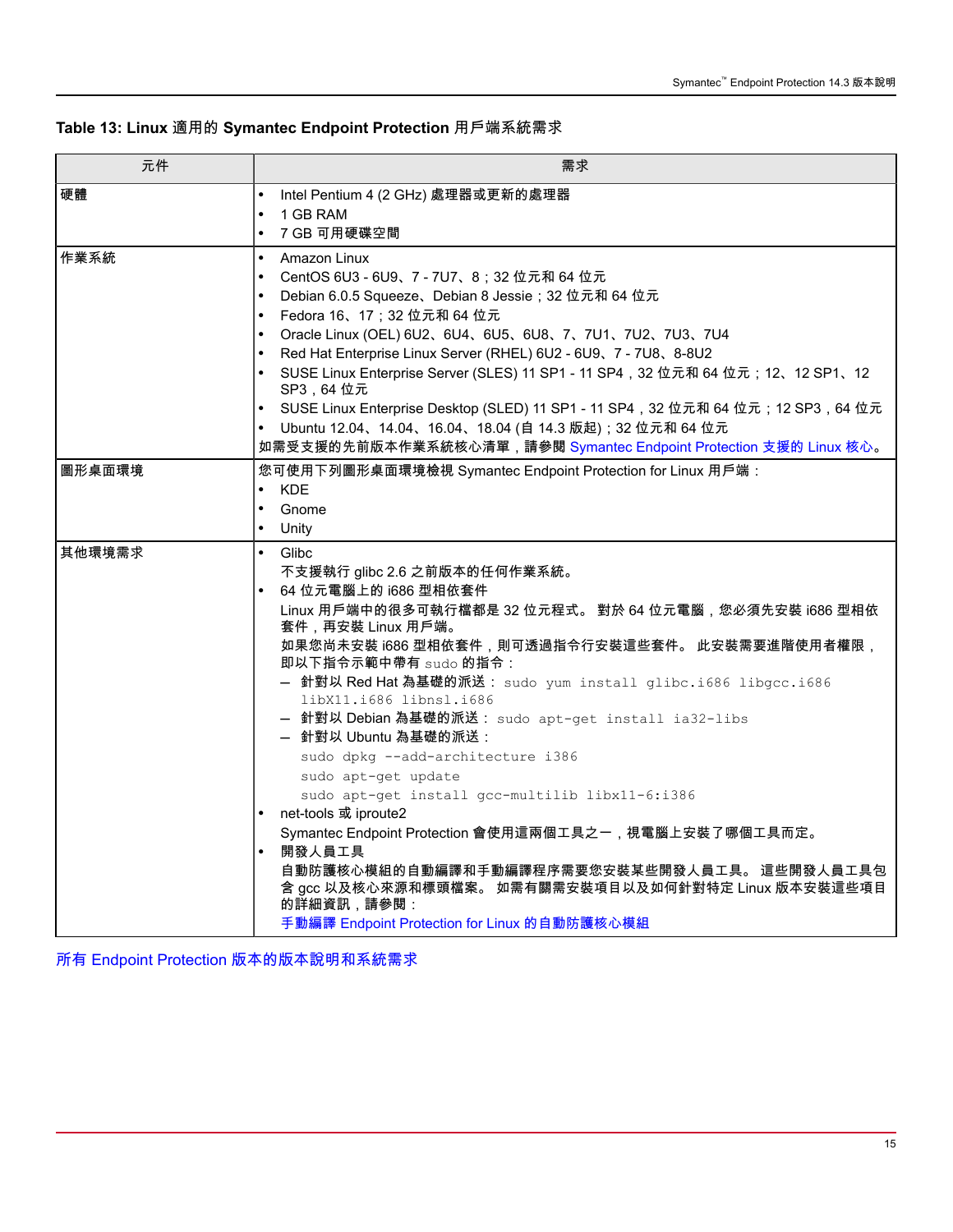## <span id="page-15-0"></span>支援升級到最新版本的 **Symantec Endpoint Protection 14.x** 的路 徑

### **NOTE**

通常,對於低於最新版本的 Symantec Endpoint Protection 版本,清單上位於它之前的每個版本都受支援。 不 過,您應該參考特定版本的版本說明進行確認。

所有 Endpoint Protection [版本的版本說明、新修正和系統需求](http://www.symantec.com/docs/TECH163829)

### **Symantec Endpoint Protection Manager** 和 **Windows** 用戶端

下列 Symantec Endpoint Protection Manager 版本和 Symantec Endpoint Protection Windows 用戶端版本可以直接升級到 目前版本:

- 11.x 和 Small Business Edition 12.0 (僅限 Symantec Endpoint Protection 用戶端,適用於支援的作業系統)
- 12.1.x,最高是 12.1.6 MP10
- 14
- 14 MP1
- 14 MP2
- 14 RU1
- 14 RU1 MP1
- 14 RU1 MP2
- 14.2
- 14.2 MP1
- 14.2 RU1
- 14.2 RU1 MP1
- 14.2 RU2
- 14.2 RU2 MP1

### **Mac** 用戶端

下列適用於 Mac 的 Symantec Endpoint Protection 用戶端版本可以直接升級到目前版本:

- 12.1.4 12.1.6 MP9 Mac 用戶端不會更新為版本 12.1.6 MP10。
- 14
- 14 MP1
- 14 MP2
- 14 RU1
- 14 RU1 MP1
- 14.2
- 14.2 MP1
- 14.2 RU1
- 14.2 RU1 MP1
- 14.2 RU2
- 14.2 RU2 MP1

### **NOTE**

適用於 Mac 的 Symantec Endpoint Protection 用戶端未針對 14.0.1 MP2 進行更新。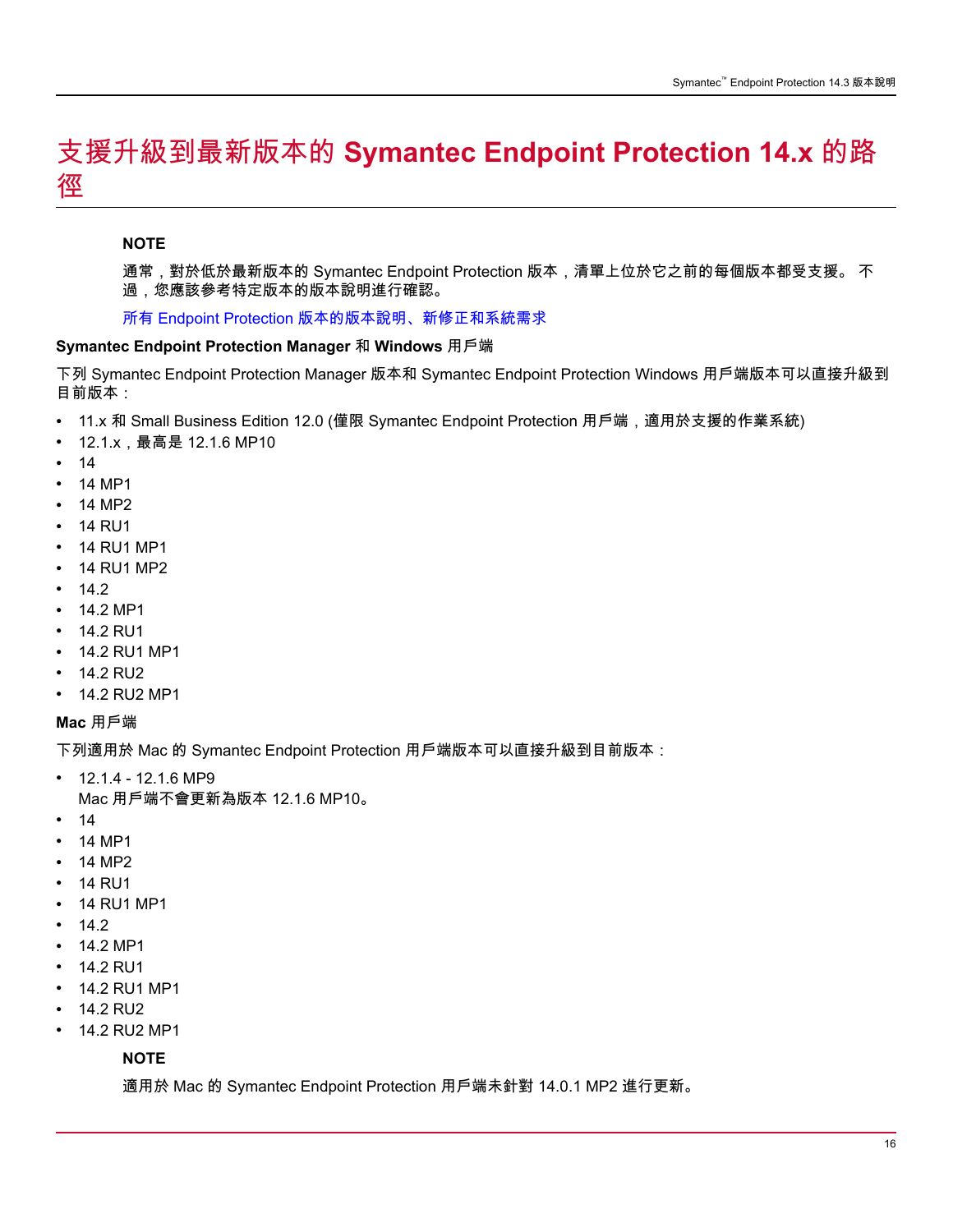### **Linux** 用戶端

下列適用於 Linux 的 Symantec Endpoint Protection 用戶端版本可以直接升級到目前版本:

- 12.1.x,最高是 12.1.6 MP9 Linux 用戶端不會更新為版本 12.1.6 MP10。
- 14
- 14 MP1
- 14 MP2
- 14 RU1
- 14 RU1 MP1
- 14 RU1 MP2
- 14.2
- 14.2 MP1
- 14.2 RU1
- 14.2 RU1 MP1
- 14.2 RU2
- 14.2 RU2 MP1

Symantec AntiVirus for Linux 1.0.14 是可直接移轉至 Symantec Endpoint Protection 的唯一版本。 您必須先解除安裝所有 其他版本的 Symantec AntiVirus for Linux。 您無法將受管用戶端移轉到非受管用戶端。

### 不支援的升級路徑

您無法從所有賽門鐵克產品移轉到 Symantec Endpoint Protection。 您必須先移除下列產品,然後再安裝 Symantec Endpoint Protection 用戶端:

- 不受支援的賽門鐵克產品 Symantec AntiVirus 和 Symantec Client Security
- 所有賽門鐵克 Norton™ 產品
- Symantec Endpoint Protection for Windows XP Embedded 5.1
- 早於 12.1.4 的 Mac 適用的 Symantec Endpoint Protection 版本

您無法將 Symantec Endpoint Protection Manager 11.0.x 或 Symantec Endpoint Protection Manager Small Business Edition 12.0.x 直接升級到任何版本的 Symantec Endpoint Protection Manager 14。 您必須先解除安裝這些版本或升級到 12.1.x,然後再升級到 14.x。

無法將 Symantec Endpoint Protection Manager 12.1.6 MP7 升級到版本 14,因為 12.1.6 MP7 中的資料庫架構版本高於 14。 您必須改為將 12.1.6 MP7 升級到 14 MP1 或更新版本。

不支援從 14 MP1 (14.0.2332.0100) 升級到 14 MP1 重新整理版次 (14.0.2349.0100)。

降級路徑不受支援。 例如,如果想要從 Symantec Endpoint Protection 14.2.1.1 移轉到 12.1.6 MP10,必須先解除安裝 Symantec Endpoint Protection 14.2.1.1。

如果您有版次號碼,但不確定如何轉換為發行版本,請參閱:

- [Symantec Endpoint Protection](https://www.symantec.com/docs/TECH154475) 的發行版本
- 關於 [Endpoint Protection](https://knowledge.broadcom.com/external/article?legacyId=TECH154475) 發行類型和版本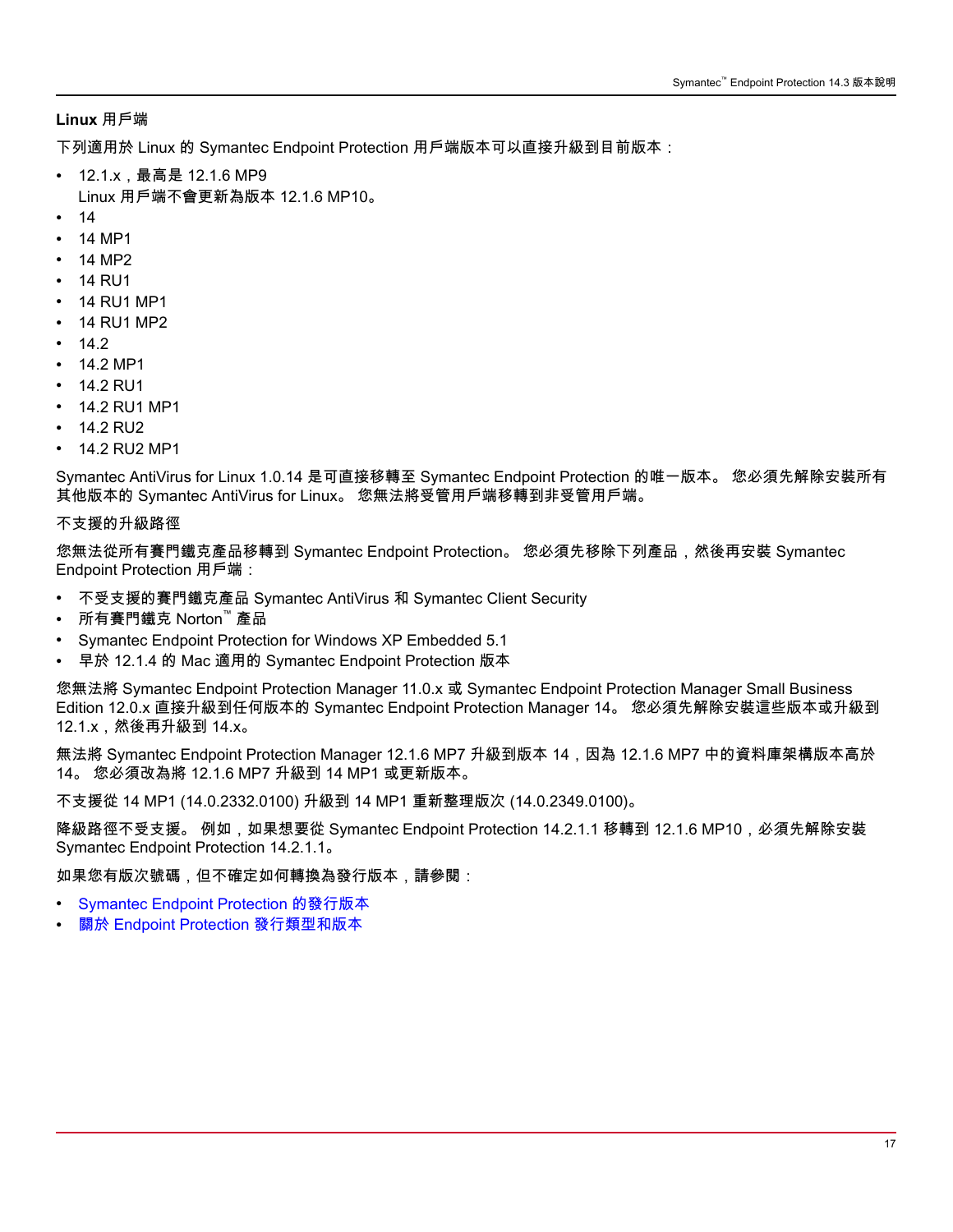# <span id="page-17-0"></span>取得相關資訊的位置

[Endpoint Protection](#page-17-1) 資訊顯示了您可以從中取得最佳實務、疑難排解資訊和其他資源來協助您使用本產品的網站。

### <span id="page-17-1"></span>**Table 14: Endpoint Protection** 網站資訊

| 資訊類型                | 網站連結                                                                                            |
|---------------------|-------------------------------------------------------------------------------------------------|
| 試用版                 | 請與您的帳戶代表聯繫。                                                                                     |
| 手冊和說明文件更新           | 最新版本的產品指南 (英文)<br>最新版本的產品指南 (其他語言)<br>Symantec Endpoint Protection 14.x 所有版本的產品指南 (英文)<br>其他語言: |
| 技術支援                | Endpoint Protection 技術支援<br>包含知識庫文章、產品版本詳細資料、更新和修正程式以及用於支援的聯絡選項。                                |
| 威脅資訊和更新             | <b>Symantec Protection Center</b>                                                               |
| 訓練                  | 教育訓練服務<br>存取訓練課程、線上產品說明庫等。                                                                      |
| Symantec Connect 論壇 | <b>Endpoint Protection</b>                                                                      |